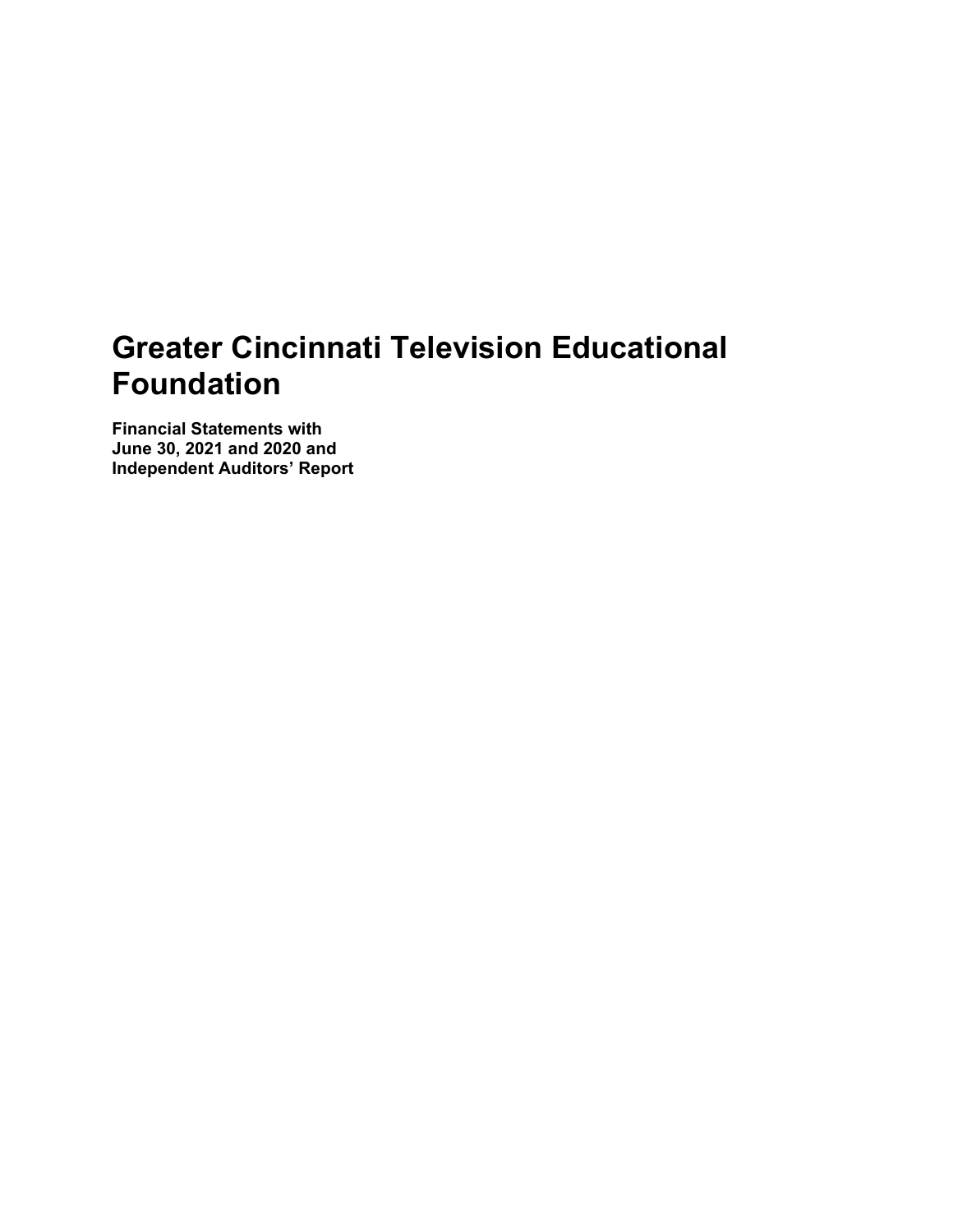## **GREATER CINCINNATI TELEVISION EDUCATIONAL FOUNDATION June 30, 2021 and 2020**

| <b>Contents</b>                          |                |  |  |  |
|------------------------------------------|----------------|--|--|--|
|                                          | Page(s)        |  |  |  |
| Independent Auditors' Report             | 1              |  |  |  |
| <b>Financial Statements:</b>             |                |  |  |  |
| <b>Statements of Financial Position</b>  | $\overline{2}$ |  |  |  |
| <b>Statements of Activities</b>          | $3 - 4$        |  |  |  |
| <b>Statements of Functional Expenses</b> | $5 - 6$        |  |  |  |
| <b>Statements of Cash Flows</b>          | 7              |  |  |  |
| Notes to Financial Statements            | $8 - 23$       |  |  |  |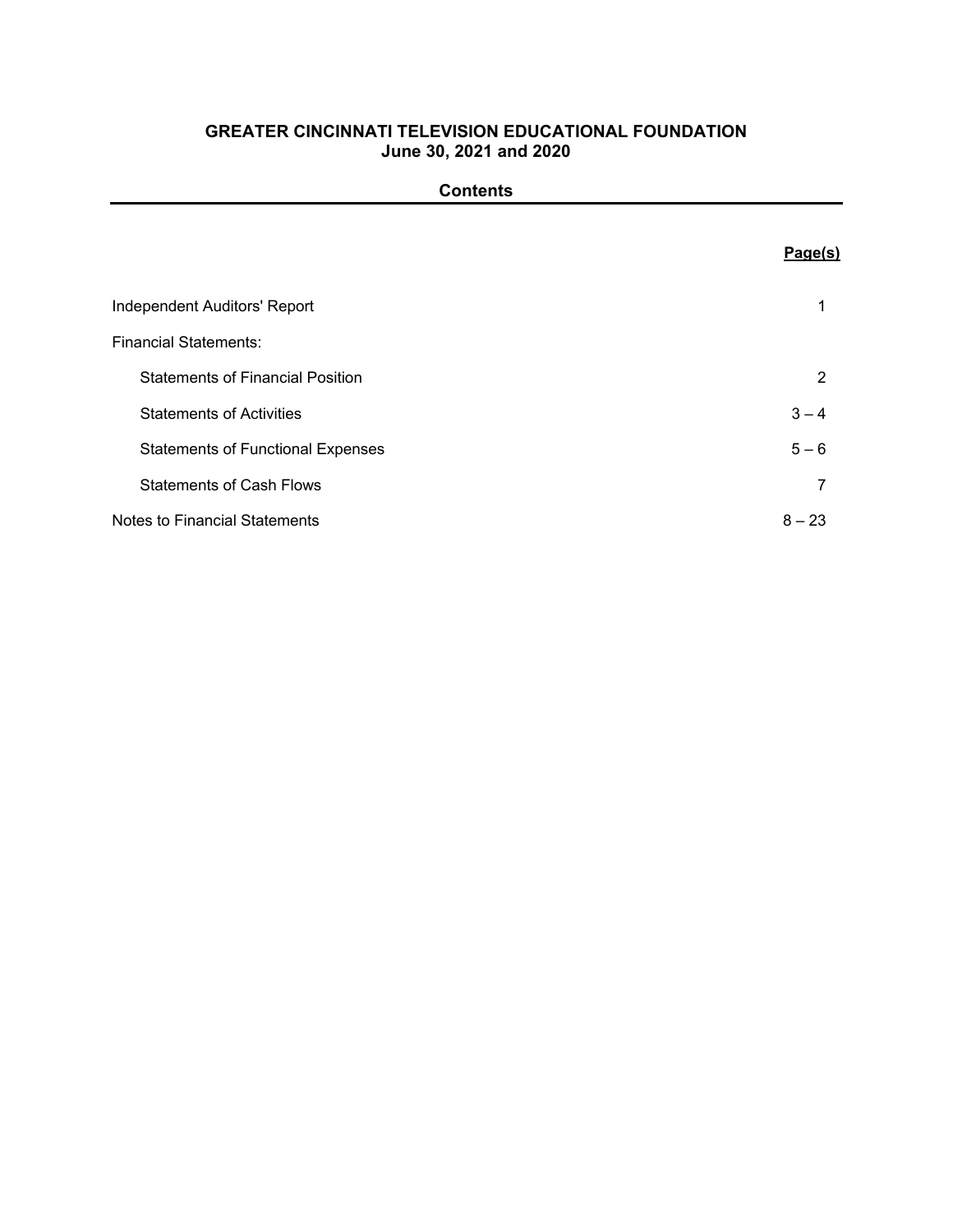

#### **Independent Auditors' Report**

To the Board of Trustees Greater Cincinnati Television Educational Foundation Cincinnati, Ohio

We have audited the accompanying financial statements of Greater Cincinnati Television Educational Foundation (a nonprofit organization), which comprise the statements of financial position as of June 30, 2021 and 2020, and the related statements of activities, functional expenses and cash flows for the years then ended, and the related notes to the financial statements.

#### *Management's Responsibility for the Financial Statements*

Management is responsible for the preparation and fair presentation of these financial statements in accordance with accounting principles generally accepted in the United States of America; this includes the design, implementation, and maintenance of internal control relevant to the preparation and fair presentation of financial statements that are free from material misstatement, whether due to fraud or error.

#### *Auditor's Responsibility*

Our responsibility is to express an opinion on these financial statements based on our audits. We conducted our audits in accordance with auditing standards generally accepted in the United States of America. Those standards require that we plan and perform the audit to obtain reasonable assurance about whether the financial statements are free from material misstatement.

An audit involves performing procedures to obtain audit evidence about the amounts and disclosures in the financial statements. The procedures selected depend on the auditor's judgment, including the assessment of the risks of material misstatement of the financial statements, whether due to fraud or error. In making those risk assessments, the auditor considers internal control relevant to the entity's preparation and fair presentation of the financial statements in order to design audit procedures that are appropriate in the circumstances, but not for the purpose of expressing an opinion on the effectiveness of the entity's internal control. Accordingly, we express no such opinion. An audit also includes evaluating the appropriateness of accounting policies used and the reasonableness of significant accounting estimates made by management, as well as evaluating the overall presentation of the financial statements.

We believe that the audit evidence we have obtained is sufficient and appropriate to provide a basis for our audit opinion.

#### *Opinion*

In our opinion, the financial statements referred to above present fairly, in all material respects, the financial position of Greater Cincinnati Television Educational Foundation as of June 30, 2021 and 2020, and the changes in its net assets and its cash flows for the years then ended in accordance with accounting principles generally accepted in the United States of America.

Pennes, Dennig & Co., Std.

January 11, 2022 Cincinnati, Ohio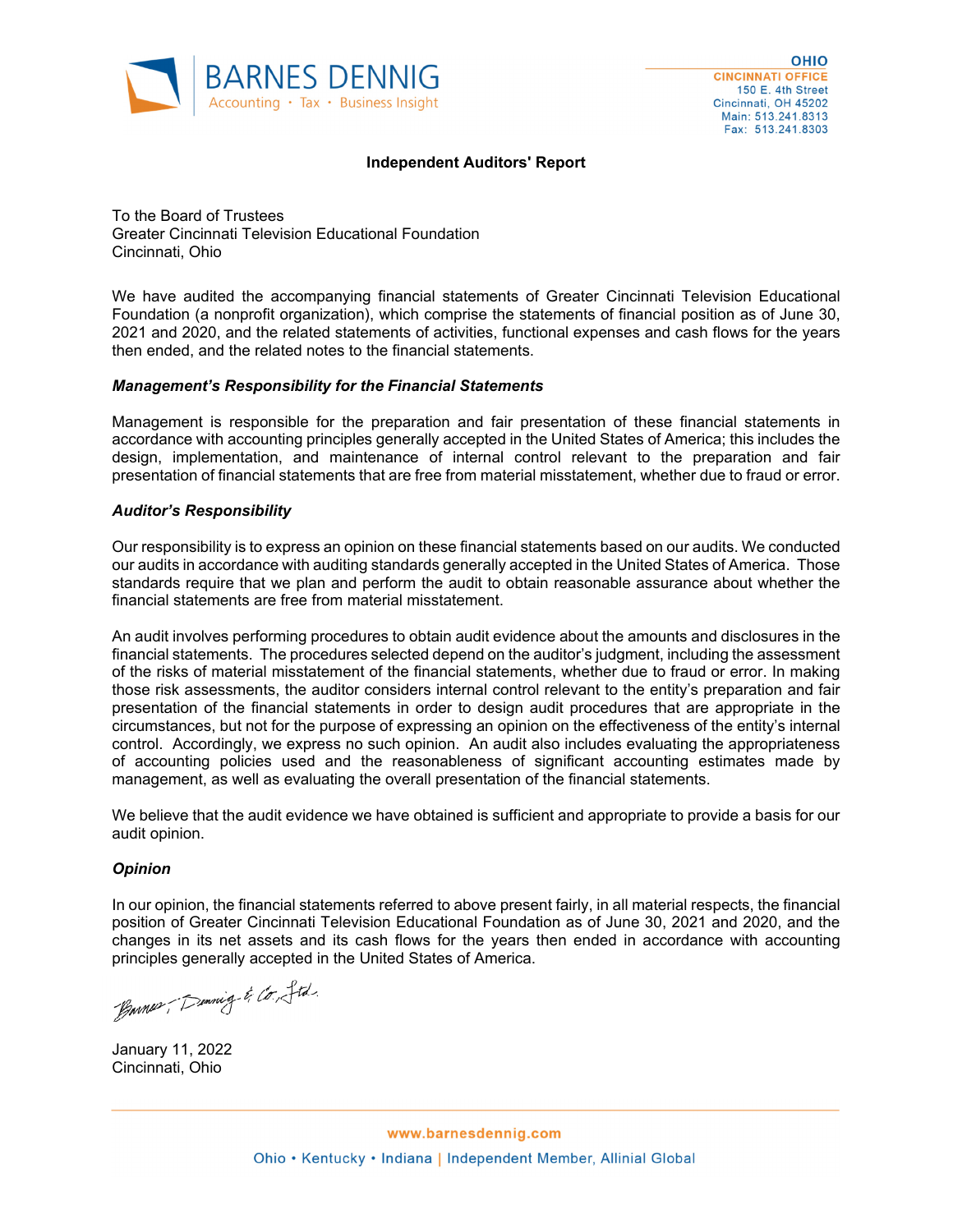#### **Statements of Financial Position June 30, 2021 and 2020**

|                                        | 2021            | 2020            |  |
|----------------------------------------|-----------------|-----------------|--|
| <b>Assets</b>                          |                 |                 |  |
| Cash                                   | \$<br>1,481,237 | \$<br>857,560   |  |
| Accounts receivable, net               | 238,484         | 246,748         |  |
| Contributions receivable, net          | 229,652         | 203,984         |  |
| Due from related parties               | 69,236          | 1,052,959       |  |
| Prepaid expense                        | 146,047         | 112,027         |  |
| Investments                            | 3,564,348       | 2,795,337       |  |
| Beneficial interest in perpetual trust | 973,808         | 786,995         |  |
| Property and equipment, net            | 3,825,952       | 2,569,952       |  |
| <b>Total assets</b>                    | \$10,528,764    | 8,625,562<br>\$ |  |
| <b>Liabilities and Net Assets</b>      |                 |                 |  |
| <b>Liabilities</b>                     |                 |                 |  |
| Accounts payable                       | \$<br>122,445   | \$<br>144,560   |  |
| Accrued expenses                       | 226,542         | 220,305         |  |
| Paycheck Protection Program (PPP) loan |                 | 428,200         |  |
| Due to related parties                 | 327,422         | 33,034          |  |
| Deferred support and revenue           | 87,729          | 60,626          |  |
| Accrued pension benefit obligation     |                 | 1,253,923       |  |
| <b>Total liabilities</b>               | 764,138         | 2,140,648       |  |
| <b>Net Assets</b>                      |                 |                 |  |
| Without donor restrictions             | 8,055,672       | 5,216,589       |  |
| With donor restrictions                | 1,708,954       | 1,268,325       |  |
| Total net assets                       | 9,764,626       | 6,484,914       |  |
| Total liabilities and net assets       | 10,528,764      | 8,625,562       |  |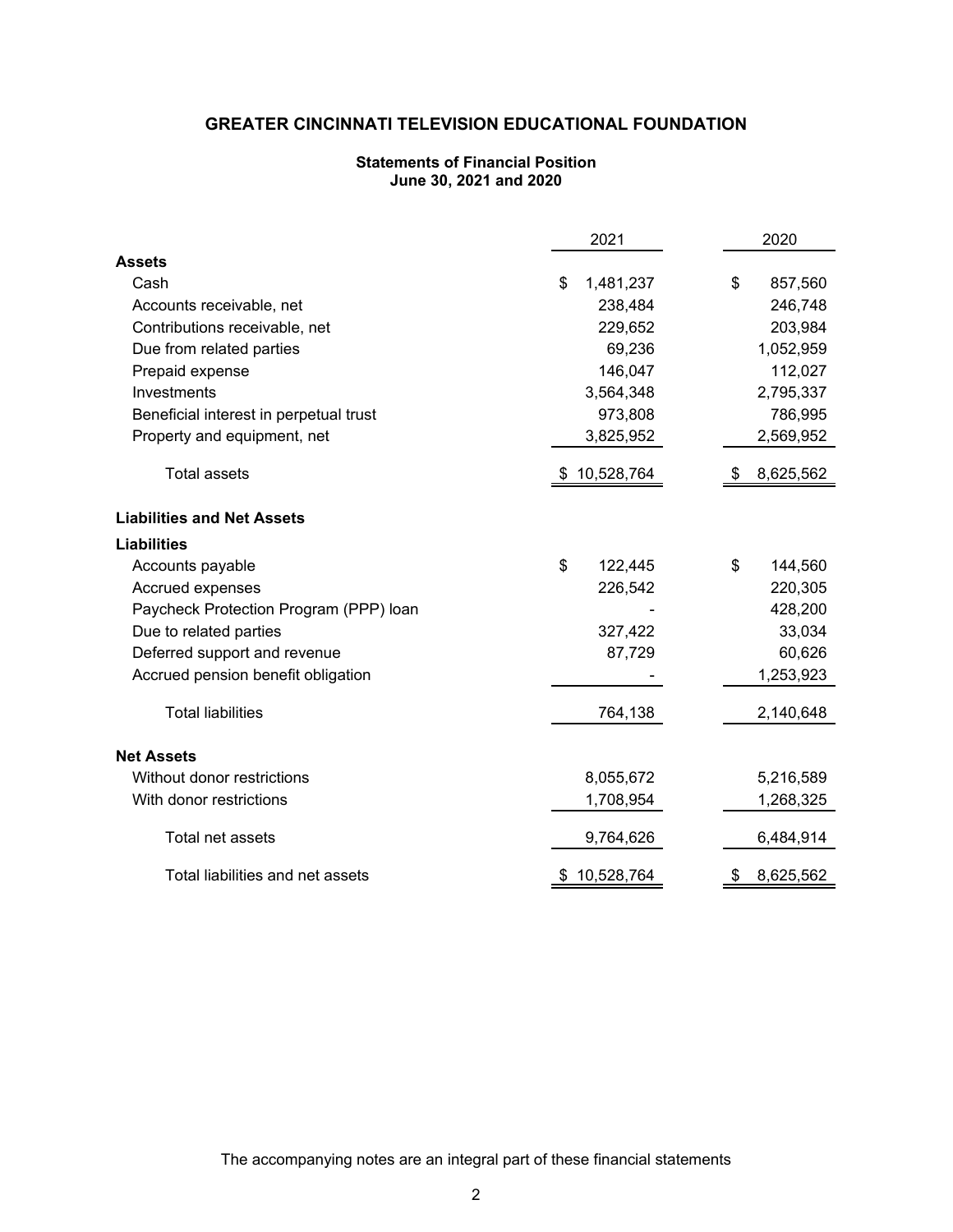#### **Statement of Activities Year Ended June 30, 2021**

|                                                 | <b>Without Donor</b><br><b>With Donor</b><br>Restrictions<br>Restrictions |            | Total         |                 |         |
|-------------------------------------------------|---------------------------------------------------------------------------|------------|---------------|-----------------|---------|
| <b>Support and revenue</b>                      |                                                                           |            |               |                 |         |
| Support:                                        |                                                                           |            |               |                 |         |
| Corporation for Public Broadcasting:            |                                                                           |            |               |                 |         |
| <b>Community Service Grant and Interconnect</b> |                                                                           |            |               |                 |         |
| reimbursement                                   | \$                                                                        | 1,159,954  | \$<br>464,591 | 1,624,545<br>\$ |         |
| State of Ohio:                                  |                                                                           |            |               |                 |         |
| <b>Operating Subsidy</b>                        |                                                                           | 311,039    |               | 311,039         |         |
| <b>Educational Subsidy</b>                      |                                                                           | 182,335    |               | 182,335         |         |
| Forgiveness of PPP loan                         |                                                                           | 428,200    |               | 428,200         |         |
| In-kind donations                               |                                                                           | 783,197    |               | 783,197         |         |
| Total support                                   |                                                                           | 2,864,725  | 464,591       | 3,329,316       |         |
| Revenue:                                        |                                                                           |            |               |                 |         |
| Memberships and other contributions             |                                                                           | 3,105,609  |               | 3,105,609       |         |
| Donated services                                |                                                                           | 139,572    |               | 139,572         |         |
| Acquired program underwriting                   |                                                                           | 518,470    |               | 518,470         |         |
| Auction and special events                      |                                                                           | 282,549    |               | 282,549         |         |
| Contract production services                    |                                                                           | 98,131     |               |                 | 98,131  |
| <b>Educational services</b>                     |                                                                           | 295,563    |               | 295,563         |         |
| Rental income                                   |                                                                           | 247,909    |               | 247,909         |         |
| Investment income                               |                                                                           | 770,033    |               | 770,033         |         |
| Promotion and miscellaneous                     |                                                                           | 181,848    |               | 181,848         |         |
| Loss on disposal of property and equipment      |                                                                           | (185, 134) |               | (185, 134)      |         |
| Change in value of trust                        |                                                                           |            | 186,813       |                 | 186,813 |
| Total revenue                                   |                                                                           | 5,454,550  | 186,813       | 5,641,363       |         |
| Net assets released from restrictions           |                                                                           | 210,775    | (210,775)     |                 |         |
| Total support and revenue                       |                                                                           | 8,530,050  | 440,629       | 8,970,679       |         |
| <b>Expenses</b>                                 |                                                                           |            |               |                 |         |
| Broadcasting and telecommunication service      |                                                                           | 4,406,029  |               | 4,406,029       |         |
| Fundraising                                     |                                                                           | 1,142,067  |               | 1,142,067       |         |
| Administrative                                  |                                                                           | 1,063,347  |               | 1,063,347       |         |
| Total expenses                                  |                                                                           | 6,611,443  |               | 6,611,443       |         |
| Change in net assets before pension adjustment  |                                                                           | 1,918,607  | 440,629       | 2,359,236       |         |
| Gain on pension settlement                      |                                                                           | 920,476    |               | 920,476         |         |
| <b>Change in net assets</b>                     |                                                                           | 2,839,083  | 440,629       | 3,279,712       |         |
| Net assets, beginning of year                   |                                                                           | 5,216,589  | 1,268,325     | 6,484,914       |         |
| Net assets, end of year                         | \$                                                                        | 8,055,672  | \$1,708,954   | \$9,764,626     |         |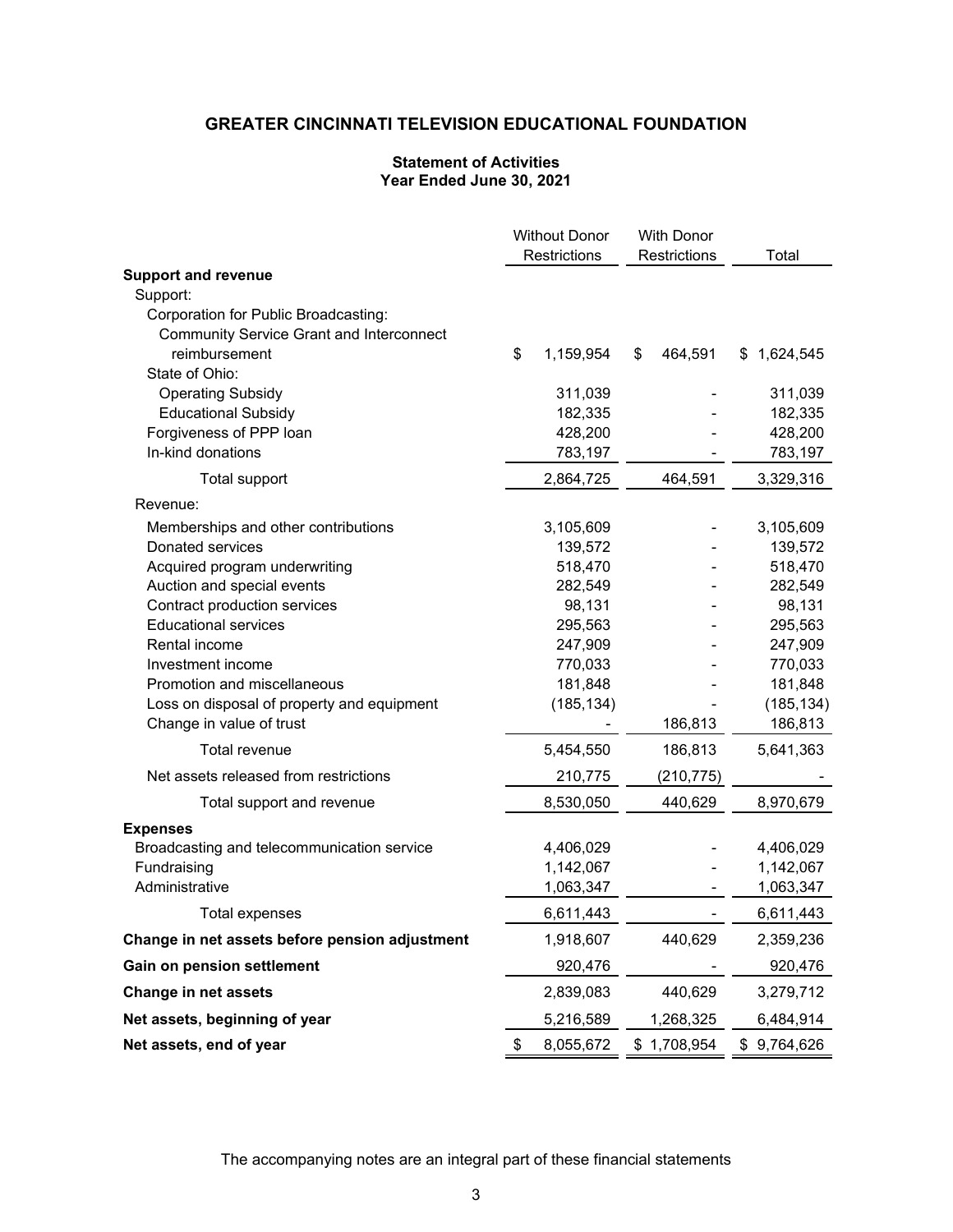## **Statement of Activities Year Ended June 30, 2020**

|                                                 | <b>Without Donor</b> | <b>With Donor</b> |                 |
|-------------------------------------------------|----------------------|-------------------|-----------------|
|                                                 | Restrictions         | Restrictions      | Total           |
| <b>Support and revenue</b>                      |                      |                   |                 |
| Support:                                        |                      |                   |                 |
| Corporation for Public Broadcasting:            |                      |                   |                 |
| <b>Community Service Grant and Interconnect</b> |                      |                   |                 |
| reimbursement                                   | 1,225,059<br>\$      | \$                | 1,225,059<br>\$ |
| State of Ohio:                                  |                      |                   |                 |
| <b>Operating Subsidy</b>                        | 187,648              |                   | 187,648         |
| <b>Educational Subsidy</b>                      | 182,335              |                   | 182,335         |
| In-kind donations                               | 388,361              |                   | 388,361         |
| <b>Montgomery County</b>                        |                      |                   |                 |
| <b>Total support</b>                            | 1,983,403            |                   | 1,983,403       |
| Revenue:                                        |                      |                   |                 |
| Memberships and other contributions             | 2,894,236            |                   | 2,894,236       |
| Donated services                                | 160,261              |                   | 160,261         |
| Acquired program underwriting                   | 392,692              |                   | 392,692         |
| Auction and special events                      | 231,805              |                   | 231,805         |
| Contract production services                    | 149,919              |                   | 149,919         |
| <b>Educational services</b>                     | 294,098              |                   | 294,098         |
| Rental income                                   | 250,546              |                   | 250,546         |
| Investment income                               | 32,190               |                   | 32,190          |
| Promotion and miscellaneous                     | 19,799               | 347,779           | 367,578         |
| Change in value of trust                        |                      | (9,942)           | (9,942)         |
| Total revenue                                   | 4,425,546            | 337,837           | 4,763,383       |
| Net assets released from restrictions           | 1,269,664            | (1, 269, 664)     |                 |
| Total support and revenue                       | 7,678,613            | (931, 827)        | 6,746,786       |
| <b>Expenses</b>                                 |                      |                   |                 |
| Broadcasting and telecommunication service      | 3,847,200            |                   | 3,847,200       |
| Fundraising                                     | 1,120,005            |                   | 1,120,005       |
| Administrative                                  | 1,002,154            |                   | 1,002,154       |
| Total expenses                                  | 5,969,359            |                   | 5,969,359       |
| Change in net assets before pension adjustment  | 1,709,254            | (931, 827)        | 777,427         |
| Change in pension benefit obligation            | (581, 594)           |                   | (581, 594)      |
| Change in net assets                            | 1,127,660            | (931, 827)        | 195,833         |
| Net assets, beginning of year                   | 4,088,929            | 2,200,152         | 6,289,081       |
| Net assets, end of year                         | 5,216,589<br>\$      | \$1,268,325       | \$<br>6,484,914 |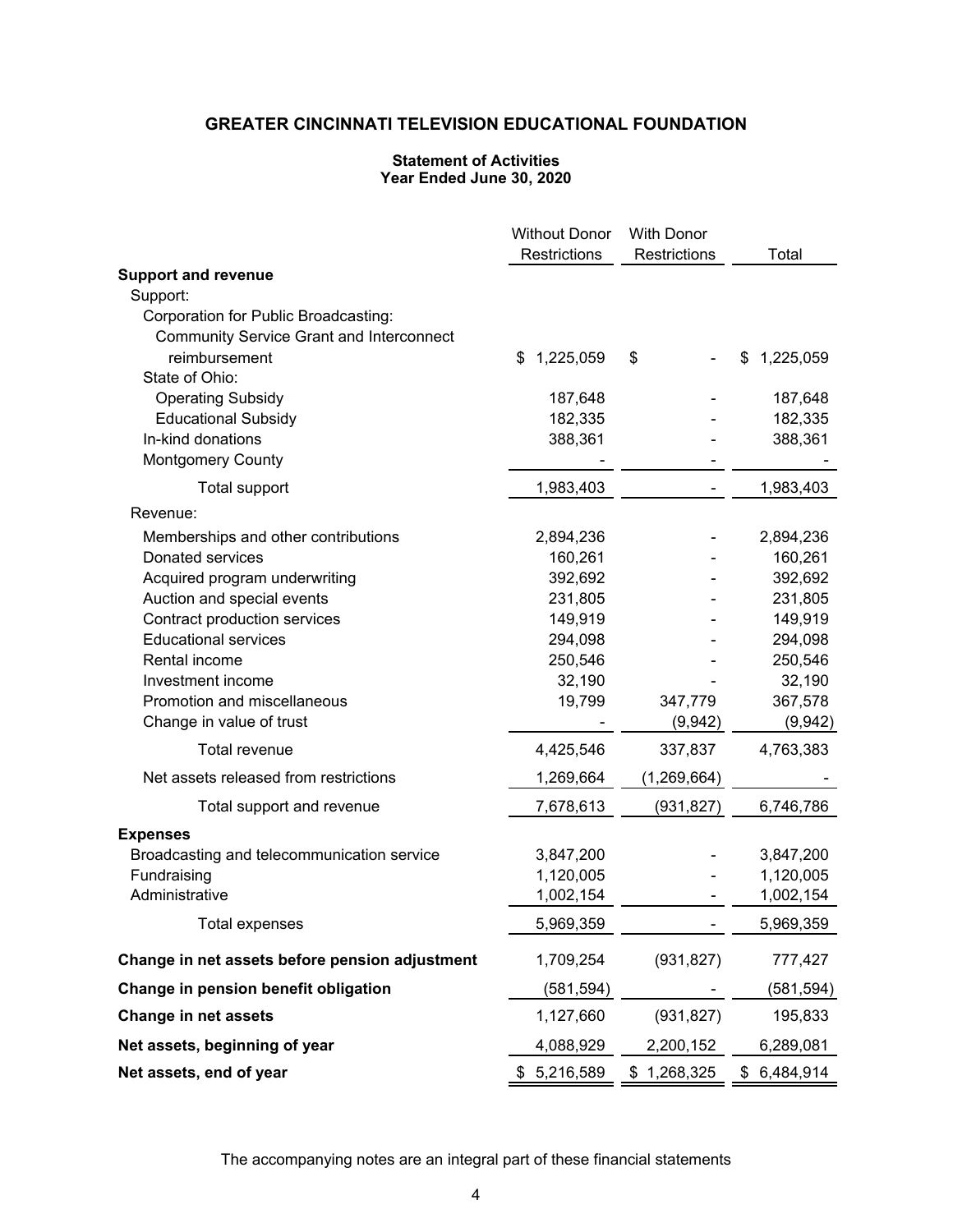|                         |               |                          | Education                |            |                          | Total       |                          | Member        | Auctions and             | Total         |                | Total            |
|-------------------------|---------------|--------------------------|--------------------------|------------|--------------------------|-------------|--------------------------|---------------|--------------------------|---------------|----------------|------------------|
|                         | Technical     | Programming              | Services                 | Production | Promotions               | Program     | Marketing                | Services      | <b>Special Events</b>    | Fundraising   | Administrative | <b>Expenses</b>  |
| Salaries                | 329,561<br>\$ | 137,420                  | \$219,418                | \$468,400  | 118,128<br>\$            | \$1,272,927 | \$114,694                | 277,317<br>\$ | \$<br>105,931            | \$<br>497,942 | 428,658<br>\$  | 2,199,527<br>\$. |
| Program acquisitions    |               | 1,050,864                |                          |            |                          | 1,050,864   |                          |               |                          |               |                | 1,050,864        |
| In-kind donations       | 783,197       |                          |                          |            |                          | 783,197     | 139,572                  |               |                          | 139,572       |                | 922,769          |
| <b>Benefits</b>         | 76,636        | 21,721                   | 46,389                   | 99,045     | 24,473                   | 268,264     | 18,970                   | 69,209        | 21,495                   | 109,674       | 73,368         | 451,306          |
| Depreciation            | 315,986       | 2,788                    | 3,703                    | 42,260     | 207                      | 364,943     |                          |               |                          |               | 40,652         | 405,595          |
| <b>Utilities</b>        | 64,347        | $\overline{\phantom{a}}$ |                          | 20,096     | $\overline{\phantom{a}}$ | 84,443      |                          |               |                          |               | 190,062        | 274,505          |
| Repair and maintenance  | 83,194        | $\overline{\phantom{a}}$ | 985                      | 17,053     | $\overline{\phantom{a}}$ | 101,232     |                          |               | 4,813                    | 4,813         | 62,336         | 168,381          |
| Professional fees       | 12,050        | 31,873                   | 36                       | 12         |                          | 43,971      |                          |               | 21,437                   | 21,437        | 113,035        | 178,443          |
| Postage and shipping    | 90            | $\overline{c}$           | 1,302                    | 13         | 18,910                   | 20,317      | 33                       | 187,710       | 2,121                    | 189,864       | 7,336          | 217,517          |
| Miscellaneous           |               |                          | 27                       | 23,037     | 8,564                    | 31,628      | 5,599                    | 6,779         | 6,495                    | 18,873        | 23,390         | 73,891           |
| Memberships             | 145           | 137,500                  | 564                      | 21,377     | 145                      | 159,731     | 385                      | 485           | 110                      | 980           | 18,212         | 178,923          |
| Rent                    | 18,780        |                          | $\overline{\phantom{a}}$ | 3,260      | $\overline{\phantom{a}}$ | 22,040      |                          |               | 675                      | 675           | 29,853         | 52,568           |
| Promotional incentives  |               |                          |                          |            |                          |             |                          | 71,622        | $\overline{\phantom{a}}$ | 71,622        |                | 71,622           |
| Production fees         |               | $\blacksquare$           | 11,063                   | 17,596     | $\overline{\phantom{a}}$ | 28,659      | 315                      | 1,573         | $\overline{\phantom{a}}$ | 1,888         |                | 30,547           |
| Commissions             |               |                          |                          |            |                          |             | $\blacksquare$           | 22,503        | $\overline{\phantom{a}}$ | 22,503        |                | 22,503           |
| Insurance               |               |                          |                          |            |                          |             |                          |               |                          |               | 63,824         | 63,824           |
| Travel and training     |               | 38                       | 1,244                    | 2,230      | 348                      | 3,860       | 38                       | 1,760         | 2,189                    | 3,987         | 7,150          | 14,997           |
| Supplies                | 236           | $\overline{\phantom{a}}$ | 4,018                    | 23,109     | 962                      | 28,325      | 26                       | 1,553         | 2,039                    | 3,618         | 3,336          | 35,279           |
| Printing                |               | $\overline{\phantom{a}}$ | 1,224                    | 40         | 30,391                   | 31,655      | $\overline{\phantom{a}}$ | 7,454         | 4,196                    | 11,650        | 2,027          | 45,332           |
| <b>Educational fees</b> |               | $\overline{\phantom{a}}$ | 102,186                  |            |                          | 102,186     |                          |               |                          |               |                | 102,186          |
| Receptions              |               |                          | 180                      |            | 344                      | 524         |                          | 1,115         | 29,110                   | 30,225        | 108            | 30,857           |
| Advertising             |               |                          | 41                       | 100        | 7,122                    | 7,263       |                          | 725           | 12,019                   | 12,744        |                | 20,007           |
|                         | \$1,684,222   | \$1,382,206              | \$392,380                | \$737,628  | 209,594<br>\$            | \$4,406,029 | 279,632<br>\$            | 649,805<br>\$ | 212,630<br>\$            | \$1,142,067   | \$1,063,347    | 6,611,443<br>S   |

#### **Statement of Functional Expenses Year Ended June 30, 2021**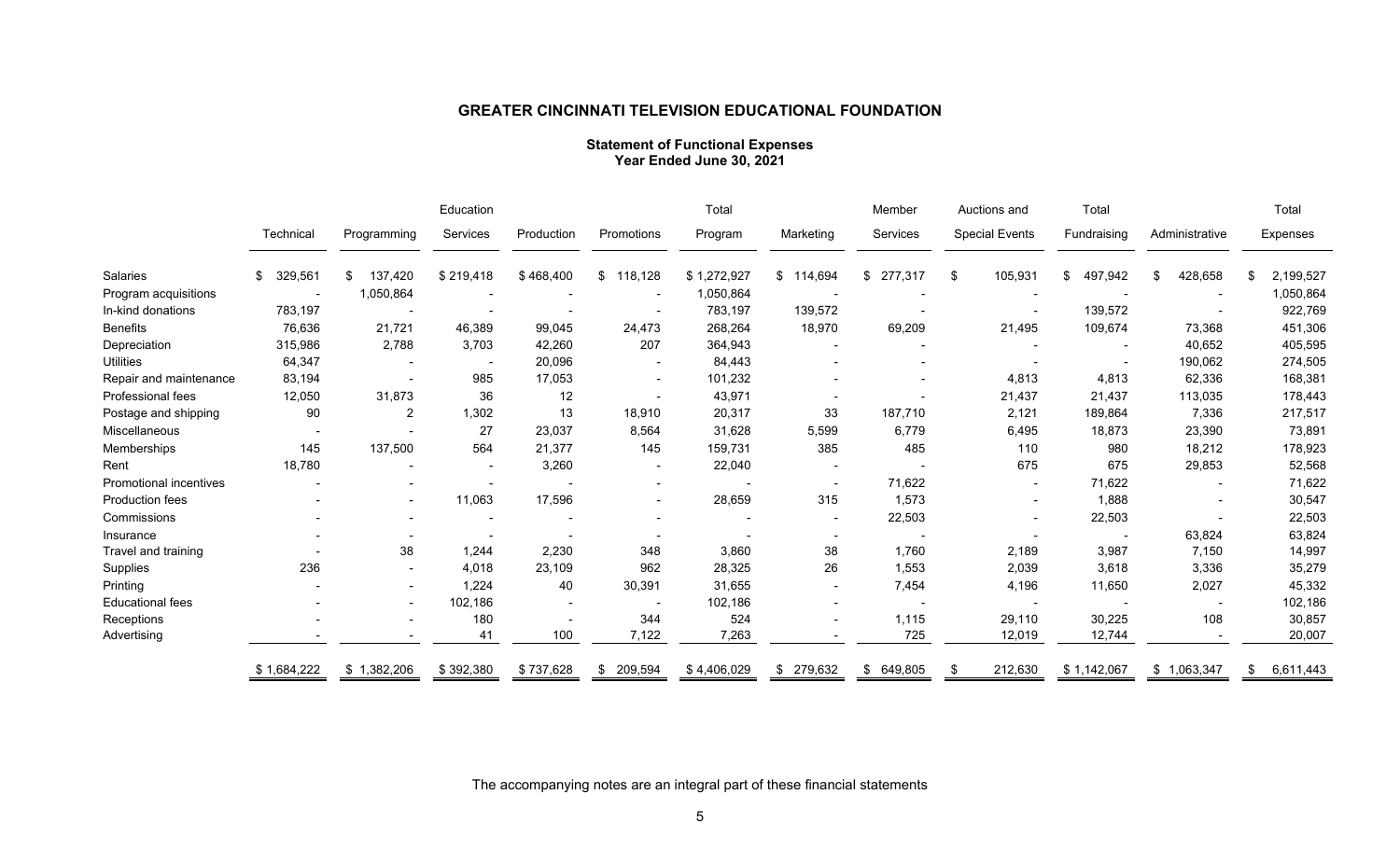|                         | Technical     | Programming              | Education<br>Services    | Production    | Promotions | Total<br>Program | Marketing      | Member<br>Services | Auctions and<br><b>Special Events</b> | Total<br>Fundraising | Administrative | Total<br>Expenses |
|-------------------------|---------------|--------------------------|--------------------------|---------------|------------|------------------|----------------|--------------------|---------------------------------------|----------------------|----------------|-------------------|
| Salaries                | 296,098<br>\$ | 180,733                  | 171,934<br>\$.           | 489,158<br>\$ | \$145,827  | \$1,283,750      | 97,456<br>\$   | \$287,620          | 83,747<br>\$                          | 468,823<br>£.        | 384,694        | \$2,137,267       |
| Program acquisitions    |               | 862,135                  |                          |               |            | 862,135          |                |                    | $\overline{\phantom{a}}$              |                      |                | 862,135           |
| In-kind donations       | 388,361       | $\overline{\phantom{a}}$ |                          |               |            | 388,361          | 160,261        |                    | 7,500                                 | 167,761              |                | 556,122           |
| <b>Benefits</b>         | 68,394        | 27,161                   | 41,981                   | 95,402        | 38,382     | 271,320          | 15,903         | 63,465             | 18,149                                | 97,517               | 72,477         | 441,314           |
| Depreciation            | 223,141       | 1,969                    | 2,615                    | 29,843        | 146        | 257,714          | $\overline{a}$ |                    |                                       |                      | 28,707         | 286,421           |
| <b>Utilities</b>        | 109,009       | $\overline{\phantom{a}}$ | $\overline{\phantom{a}}$ | 14,201        |            | 123,210          |                |                    | $\overline{\phantom{a}}$              |                      | 179,587        | 302,797           |
| Repair and maintenance  | 56,068        | 1,409                    | 288                      | 85,645        |            | 143,410          |                |                    | 2,423                                 | 2,423                | 69,579         | 215,412           |
| Professional fees       | 40            | 27,500                   |                          | 3,690         |            | 31,230           |                | 1,245              | 4,332                                 | 5,577                | 132,707        | 169,514           |
| Postage and shipping    | 86            | 116                      | 3,133                    | 210           | 19,600     | 23,145           | 101            | 153,385            | 2,015                                 | 155,501              | 882            | 179,528           |
| Miscellaneous           | 228           | 15                       | 293                      | 4,286         | 7,240      | 12,062           |                | 11,648             | 8,483                                 | 20,131               | 13,500         | 45,693            |
| Memberships             | 70            | 100,001                  | 3,103                    | 18,881        | 55         | 122,110          | 355            | 279                | 55                                    | 689                  | 18,939         | 141,738           |
| Rent                    | 5,188         |                          | 339                      | 7,945         |            | 13,472           |                |                    | 1,043                                 | 1,043                | 29,242         | 43,757            |
| Promotional incentives  |               |                          |                          |               |            |                  |                | 94,803             | 8,313                                 | 103,116              |                | 103,116           |
| <b>Production fees</b>  |               | 72                       | 23,025                   | 52,276        |            | 75,373           | $\sim$         | 30                 | 1,045                                 | 1,075                |                | 76,448            |
| Commissions             |               | $\blacksquare$           |                          |               |            |                  | $\sim$         | 20,311             | $\sim$                                | 20,311               |                | 20,311            |
| Insurance               |               |                          |                          |               |            |                  |                |                    |                                       |                      | 53,004         | 53,004            |
| Travel and training     | 1,354         | 2,652                    | 5,884                    | 7,309         | 2,046      | 19,245           | 270            | 4,896              | 836                                   | 6,002                | 8,408          | 33,655            |
| Supplies                | 178           | 23                       | 13,478                   | 14,219        | 210        | 28,108           | 437            | 2,481              | 7,126                                 | 10,044               | 7,282          | 45,434            |
| Printing                |               |                          | 2,060                    |               | 23,402     | 25,462           | 59             | 12,549             | 2,838                                 | 15,446               | 2,097          | 43,005            |
| <b>Educational fees</b> |               |                          | 153,904                  |               |            | 153,904          |                |                    |                                       |                      |                | 153,904           |
| Receptions              | 153           |                          | 2,418                    | 340           | 110        | 3,021            | 87             | 2,273              | 40,501                                | 42,861               | 1,049          | 46,931            |
| Advertising             |               |                          | 9                        |               | 10,159     | 10,168           |                |                    | 1,685                                 | 1,685                |                | 11,853            |
|                         | \$1,148,368   | \$1,203,786              | 424,464<br>£.            | \$823,405     | \$247.177  | \$3,847,200      | \$274.929      | \$654,985          | 190,091<br>\$                         | \$1,120,005          | \$1,002,154    | \$5,969,359       |

#### **Statement of Functional Expenses Year Ended June 30, 2020**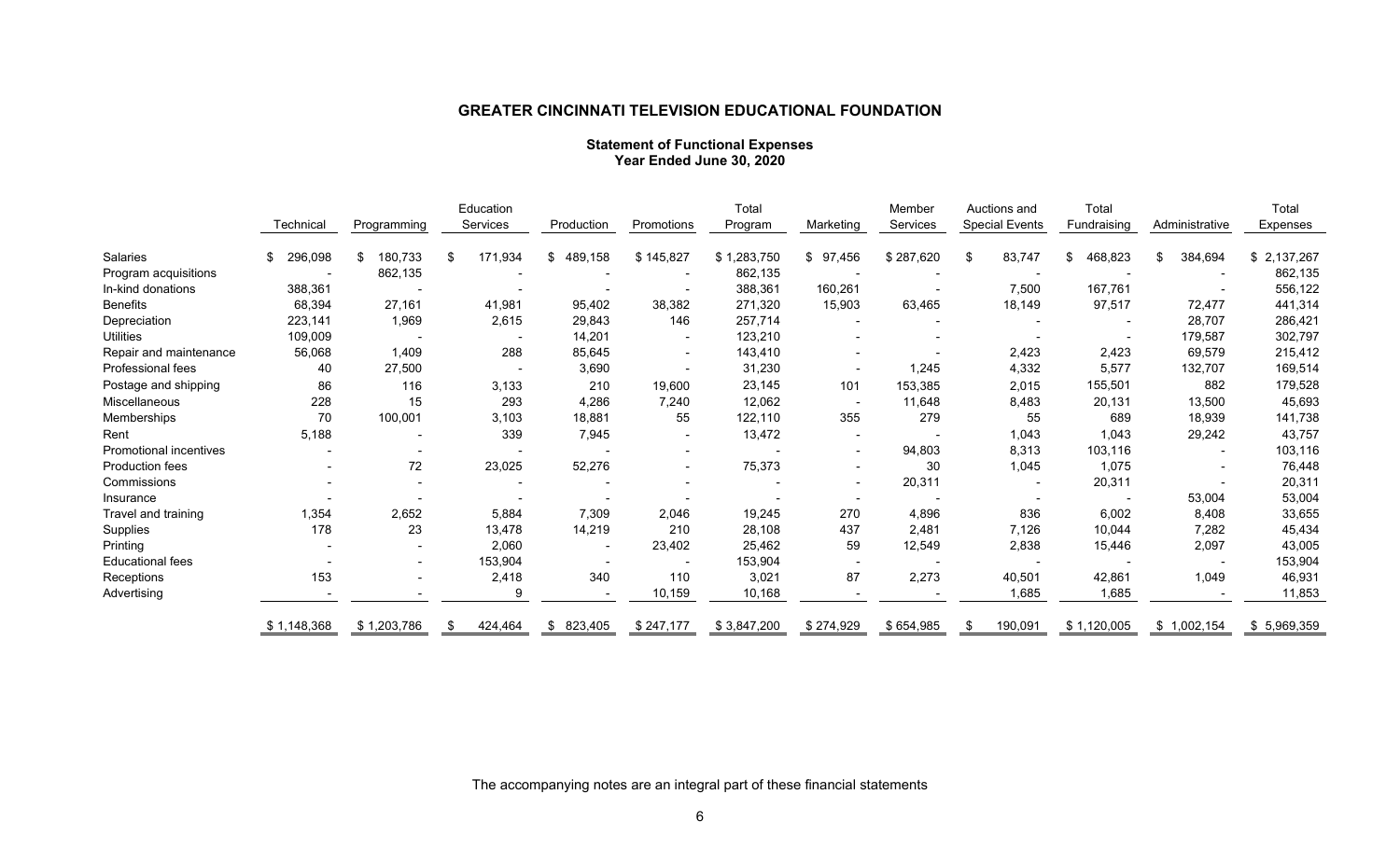## **Statements of Cash Flows Years Ended June 30, 2021 and 2020**

|                                                           | 2021            | 2020          |  |  |
|-----------------------------------------------------------|-----------------|---------------|--|--|
| <b>Cash flows from operating activities</b>               |                 |               |  |  |
| Change in net assets                                      | 3,279,712<br>\$ | \$<br>195,833 |  |  |
| Adjustments to reconcile change in net assets             |                 |               |  |  |
| to net cash from operating activities:                    |                 |               |  |  |
| Depreciation                                              | 405,595         | 286,421       |  |  |
| Net realized and unrealized (gains) losses on investments | (911, 881)      | 43,890        |  |  |
| Change in value of trust                                  | (186, 813)      | 9,942         |  |  |
| Forgiveness of PPP loan                                   | (428, 200)      |               |  |  |
| Loss on disposal of property and equipment                | 185,134         |               |  |  |
| Contributions received for capital projects               |                 | (347, 779)    |  |  |
| Changes in:                                               |                 |               |  |  |
| Accounts and contributions receivable                     | (17, 404)       | (65, 626)     |  |  |
| Due (to) from related parties                             | (191, 721)      | 145,874       |  |  |
| Prepaid expense                                           | (34, 020)       | (35,690)      |  |  |
| Accounts payable and accrued expenses                     | (15, 878)       | 56,598        |  |  |
| Deferred support and revenue                              | 27,103          | (1, 464)      |  |  |
| Accrued pension benefit obligation                        | (1, 253, 923)   | 486,000       |  |  |
| Net cash provided by operating activities                 | 857,704         | 773,999       |  |  |
| Cash flows from investing activities                      |                 |               |  |  |
| Purchase of property and equipment                        | (376, 897)      | (810, 914)    |  |  |
| Purchase of investments                                   | (1,307,404)     | (2,359,162)   |  |  |
| Proceeds from sale of investments                         | 1,450,274       | 2,275,026     |  |  |
| Net cash used by investing activities                     | (234, 027)      | (895,050)     |  |  |
| <b>Cash flows from financing activities</b>               |                 |               |  |  |
| Proceeds from line of credit                              |                 | 200,639       |  |  |
| Payments on line of credit                                |                 | (200, 639)    |  |  |
| Contributions received for capital purchases              |                 | 347,779       |  |  |
| Proceeds from issuance of PPP loan                        |                 | 428,200       |  |  |
| Net cash provided by financing activities                 |                 | 775,979       |  |  |
| Net change in cash                                        | 623,677         | 654,928       |  |  |
| Cash, beginning of year                                   | 857,560         | 202,632       |  |  |
| Cash, end of year                                         | 1,481,237<br>\$ | 857,560<br>\$ |  |  |
| <b>Supplemental information</b>                           |                 |               |  |  |
| Cash paid for interest                                    | \$              | \$<br>639     |  |  |
|                                                           |                 |               |  |  |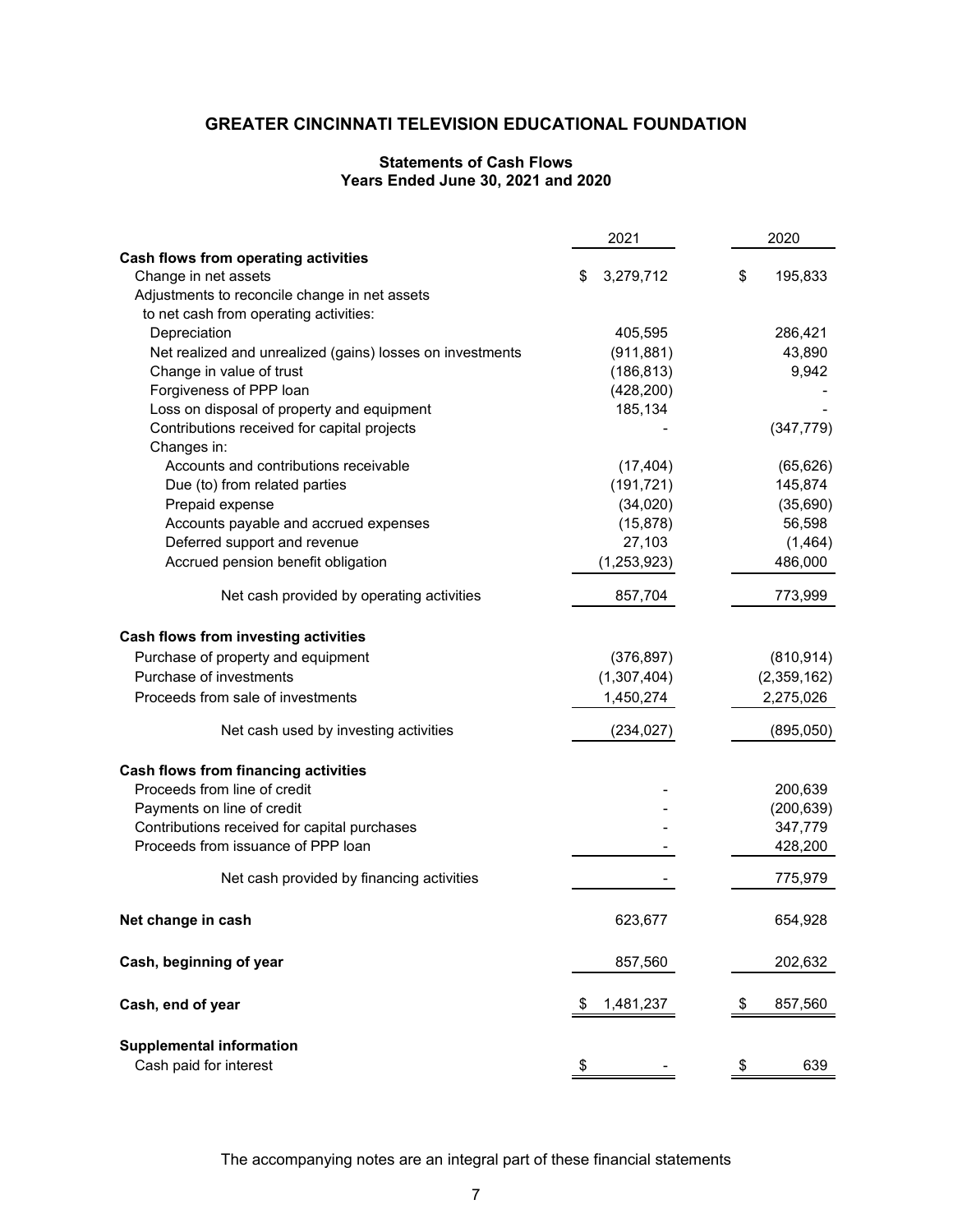#### **Notes to Financial Statements**

## **NOTE 1 NATURE OF ACTIVITIES AND SUMMARY OF SIGNIFICANT ACCOUNTING POLICIES**

#### *Nature of Operations*

The Greater Cincinnati Television Educational Foundation (the Organization) is a tax-exempt corporation under Section 501 (c)(3) of the Internal Revenue Code. The Organization owns and operates a noncommercial broadcasting station in the State of Ohio, specifically WCET Channel 48 in Cincinnati. The Organization receives support primarily from the viewing public and private and government grants.

#### *Financial Statement Presentation*

The financial statements have been prepared on the accrual basis of accounting in accordance with generally accepted accounting principles (GAAP). The Organization is required to report information regarding its financial position and activities according to two classes of net assets: net assets without donor restrictions, which are available for use in general operations and not subject to donor restrictions; and net assets with donor restrictions, which are either temporary in nature, such as those that will be met by the passage of time or other events specified by the donor, or are perpetual in nature, where the donor stipulates that resources be maintained in perpetuity.

#### *Fair Value Measurements*

GAAP has established a three-level hierarchy for fair value measurements based on the transparency of valuation inputs as of the measurement date. The hierarchy is based on the lowest level of input that is significant to the fair value measurement. The three levels are defined as follows: Level 1 inputs are unadjusted quoted prices for identical assets in active markets; Level 2 inputs are observable quoted prices for similar assets in active markets; Level 3 inputs are unobservable and reflect management's best estimate of what market participants would use as fair value.

#### *Cash*

The Organization considers bank deposits and all highly liquid investments with original maturities of three months or less to be cash. The Organization maintains its cash in bank deposit accounts which, at times, exceed federally insured limits. The Organization has not experienced any losses in such accounts and believes it is not exposed to any significant credit risk.

#### *Investments and Investment Return*

 Investments in equity securities having a readily determinable fair value and all debt securities are carried at fair value. Other investments are valued at the lower of cost or fair value. Investment return includes dividends, interest and realized and unrealized gains and losses on investments.

 Investment return that is initially restricted by donor stipulation and for which the restriction will be satisfied in the same year is included in net assets without donor restrictions. Other investment return is reflected in the statements of activities as with or without donor restrictions based upon the existence and nature of any donor or legally imposed restrictions.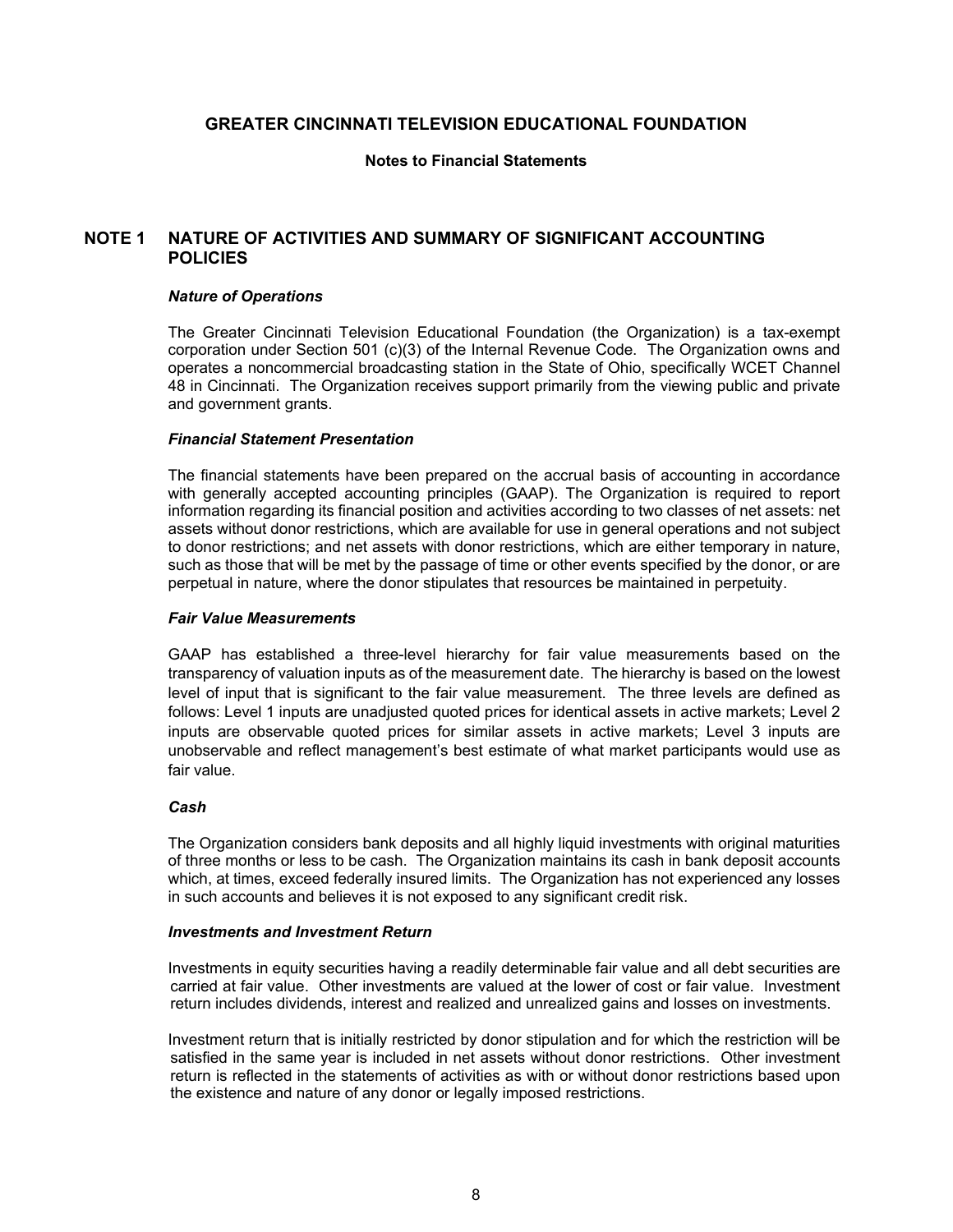#### **Notes to Financial Statements (Continued)**

## **NOTE 1 NATURE OF ACTIVITIES AND SUMMARY OF SIGNIFICANT ACCOUNTING POLICIES (CONTINUED)**

#### *Accounts Receivable*

Accounts receivable represent uncollateralized obligations due from various organizations. Accounts receivable are carried at original invoice amount less an estimate made for doubtful receivables based on a review of all outstanding amounts. Management determines the allowance for doubtful accounts by evaluating each individual organization's receivable and considering their current credit worthiness, past experience and current economic conditions. Accounts have been adjusted for all known and expected uncollectible amounts. Recoveries of amounts previously written off are recorded when received. There was no provision for uncollectible accounts at June 30, 2021 and 2020.

#### *Property and Equipment*

Building and equipment are recorded at cost or, in the case of donated assets, at their estimated fair value at date of receipt. Depreciation is computed by the straight-line method over the estimated useful lives of the respective assets. The Organization reviews its long-lived assets for impairment if changes in circumstances indicate that the carrying amount may not be recoverable. Management believes there has been no impairment in the carrying value of the Organization's long-lived assets.

In accordance with GAAP, the Organization assesses the recoverability of the carrying amount of property and equipment if certain events or changes occur, such as a significant decrease in market value of the assets or a significant change in operating conditions. Based on its most recent analysis, the Organization believes no impairments existed at June 30, 2021 and 2020.

#### *Broadcast Licenses*

The Organization has one non-commercial broadcast license agreement with the Federal Communications Commission. The license agreement provides the Organization the right to broadcast televised programs in the Cincinnati, Ohio, area and was awarded to the Organization at no cost.

#### *Contributions*

Gifts of cash and other assets received without donor stipulations are reported as revenue and net assets without donor restrictions. Gifts received with a donor stipulation that limits their use are reported as revenue and net assets with donor restrictions. When a donor stipulated time restriction ends or purpose restriction is accomplished, net assets with donor restrictions are reclassified to net assets without donor restrictions and reported in the statement of activities as net assets released from restrictions. Gifts having donor stipulations which are satisfied in the period the gift is received are reported as revenue and net assets without donor restrictions.

Gifts of long-lived assets with explicit restrictions that specify how the assets are to be used and gifts of cash or other assets that must be used to acquire long-lived assets are reported as restricted support. Absent explicit donor stipulations about how long-lived assets must be maintained, the Organization reports expirations of donor restrictions when the donated or acquired long-lived assets are placed in service.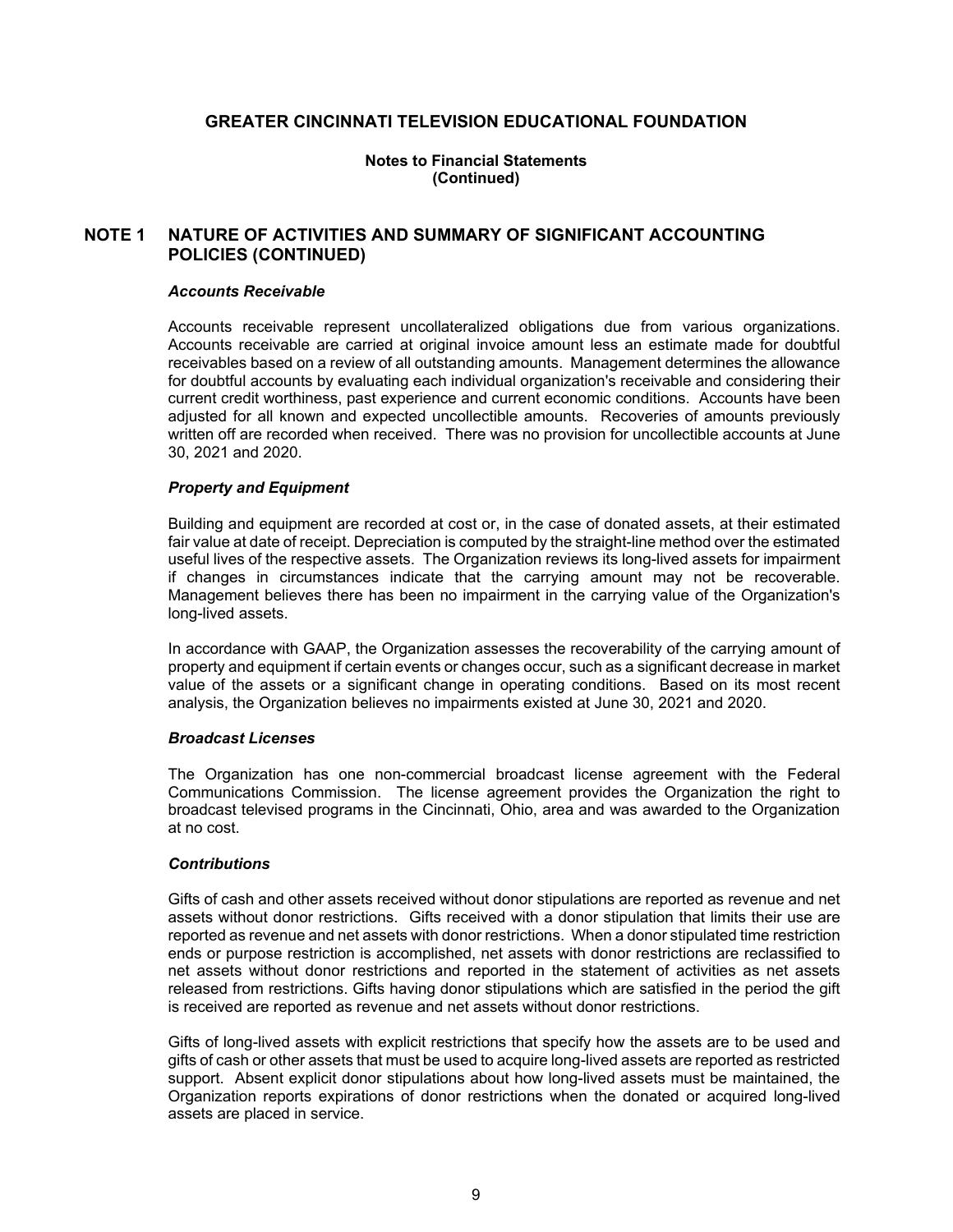#### **Notes to Financial Statements (Continued)**

## **NOTE 1 NATURE OF ACTIVITIES AND SUMMARY OF SIGNIFICANT ACCOUNTING POLICIES (CONTINUED)**

#### *Contributions (Continued)*

Unconditional promises to give expected to be collected within one year are reported at their net realizable value. Unconditional gifts expected to be collected in future years are reported at the present value of estimated future cash flows. Contributions receivable as of June 30, 2021 and 2020 are expected to be collected within one year. At June 30, 2021 and 2020, the provision for uncollectible contributions receivable was \$39,845 and \$35,845, respectively.

Conditional promises to give depend on the occurrence of a specified future and uncertain event to bind the potential donor and are recognized as assets and revenues when the conditions are substantially met and the gift becomes unconditional.

#### *Community Service Grants*

The Corporation for Public Broadcasting (CPB) is a private, nonprofit grant-making organization responsible for funding more than 1,000 television and radio stations. CPB distributes annual Community Service Grants (CSGs) to qualifying public telecommunications entities. Each CSG may be expended over one or two federal fiscal years as described in the Communications Act, 47 United States Code Annotated Section 396(k)(7), (1983) Supplement. In any event, each grant must be expended within two years of the initial grant authorization.

The grants are reported on the accompanying financial statements as unrestricted operating funds; however, certain guidelines must be satisfied in connection with application for and use of the grants to maintain eligibility and compliance requirements. These guidelines pertain to the use of grant funds, record keeping, audits, financial reporting and licensee status with the Federal Communications Commission.

#### *Government Grants*

Support funded by state grants is recognized as the Organization performs the contracted services or incurs outlays eligible for reimbursement under the grant agreement. Grant activities and outlays are subject to audit and acceptance by the granting agency and, as a result of such audit, adjustments could be required.

#### *Revenue Recognition*

The Organization identifies a contract with a customer for revenue recognition when there is approval and commitment from both parties, the rights of the parties and payment terms are identified, the contract has commercial substance and the collectability of consideration is probable. The Organization evaluates each contract to determine the number of distinct performance obligations in the contract, which requires the use of judgment. To determine the proper revenue recognition method, the Organization evaluates whether two or more contracts should be combined and accounted for as one single contract and whether the combined or single contract should be accounted for as single or more than one performance obligation.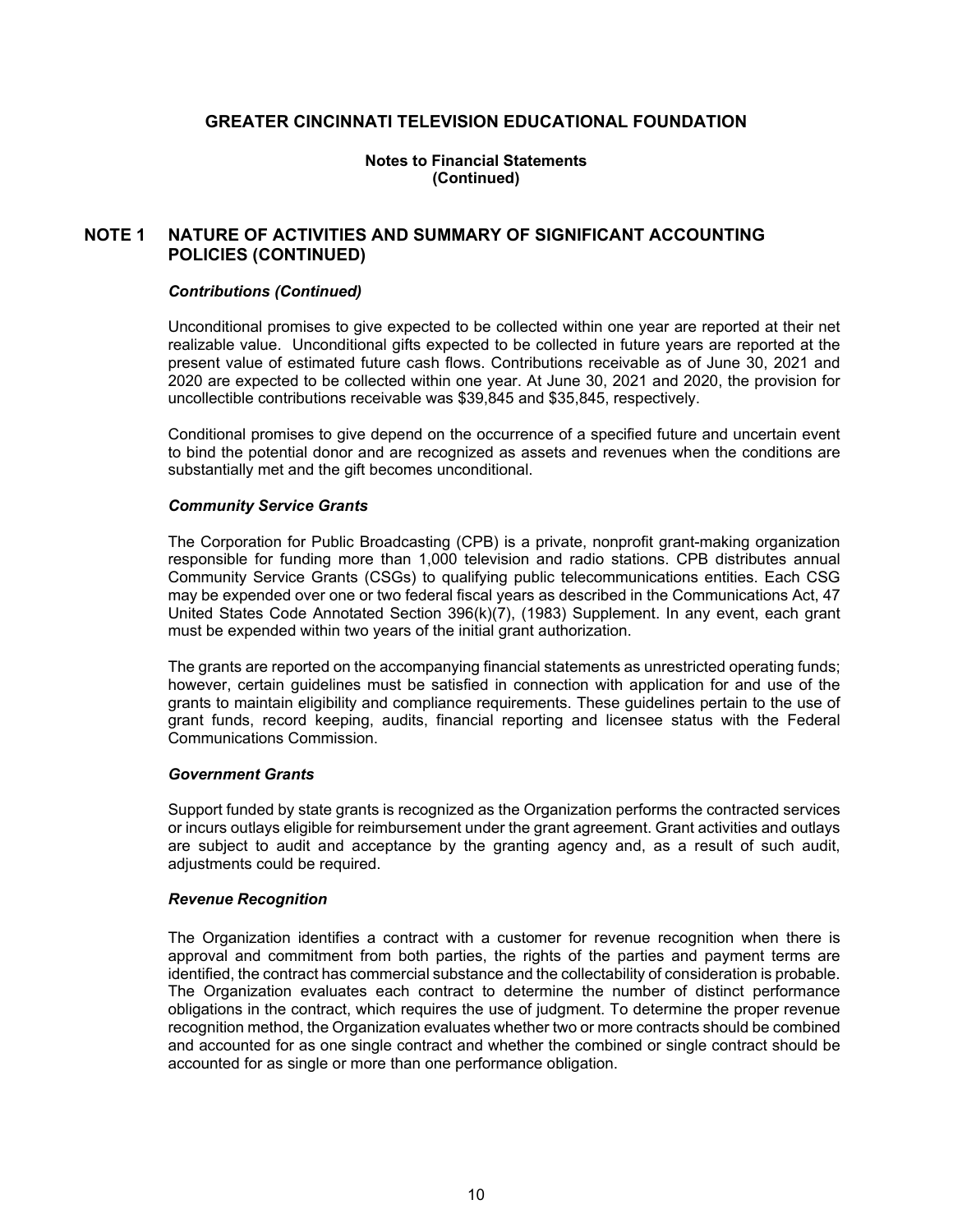#### **Notes to Financial Statements (Continued)**

## **NOTE 1 NATURE OF ACTIVITIES AND SUMMARY OF SIGNIFICANT ACCOUNTING POLICIES (CONTINUED)**

#### *Revenue Recognition (Continued)*

#### Underwriting Revenues

Revenue from contracts with customers is recognized from program underwriting. These contracts consist of performance obligations to broadcast underwriting announcements during televised programming and are reported at the amount that reflects the consideration to which the Organization expects to be entitled to in exchange for providing services. Each televised announcement is determined to be a distinct performance obligation. The transaction price is stated in the contracts and is known at the time of contract inception. The Organization determines the transaction price based on standard charges for goods and services provided. Underwriting revenue is recognized at a point in time when the announcements are televised. At times, the Organization will enter into a trade agreement with a business in which underwriting announcements are provided in exchange for tickets, gift cards or media sponsorships. Noncash trade agreements for underwriting are recoded at fair value. Customers are billed for underwriting spots at the time the underwriting agreement is signed, and payment is due monthly throughout the underwriting period. Contract liabilities (deferred revenue) associated with underwriting revenues was \$12,759 as of June 30, 2021.

#### Membership Revenues

Revenue from memberships are in part contributions and in part exchange transactions. The exchange transaction portion of membership revenues is subject to the guidance in the Financial Accounting Standards Board (FASB) Accounting Standards Codification (ASC) Section 606, *Revenue from Contracts with Customers* and the contribution portion of membership revenue is subject to the guidance in FASB ASC 958-605, *Not-for-Profit Entities: Revenue Recognition*. The Organization determines the fair value of goods and services provided to members as the exchange portion. The residual portion of revenue from memberships are contributions. Management's determination of fair value of the exchange transaction portion of membership revenue requires significant judgement. The Organization's primary performance obligation for the exchange portion of the memberships is to provide a one-time access code to PBS Passport, a streaming product that is not controlled by the Organization, to members who contribute more than \$60 per year. In accordance with ASC 606-10-55-38, the Organization is considered to be an agent in the transaction as the entity is merely arranging for the goods or services to be provided to the customer, rather than providing the specified goods or services itself. For the year ended June 30, 2021, exchange transaction revenue recognized was approximately \$277,000. The Organization recognizes revenue from the exchange transaction portion of membership revenues at the point in time the one-time access code is transferred to its members. Set pricing is used for memberships with payments either being received in advance of receiving the benefits or billed monthly for sustaining memberships. There are no contract liabilities (deferred revenue) associated with membership revenues as of June 30, 2021.

#### *Donated Goods and Services*

The Organization records donated goods and services that meet the criteria for recognition as contributions at fair value on the date of donation. A substantial number of volunteers have made significant contributions of time to the Organization's policy-making, program and support functions. The value of this contributed time does not meet the criteria for recognition under existing accounting standards and, accordingly, is not reflected in the accompanying financial statements.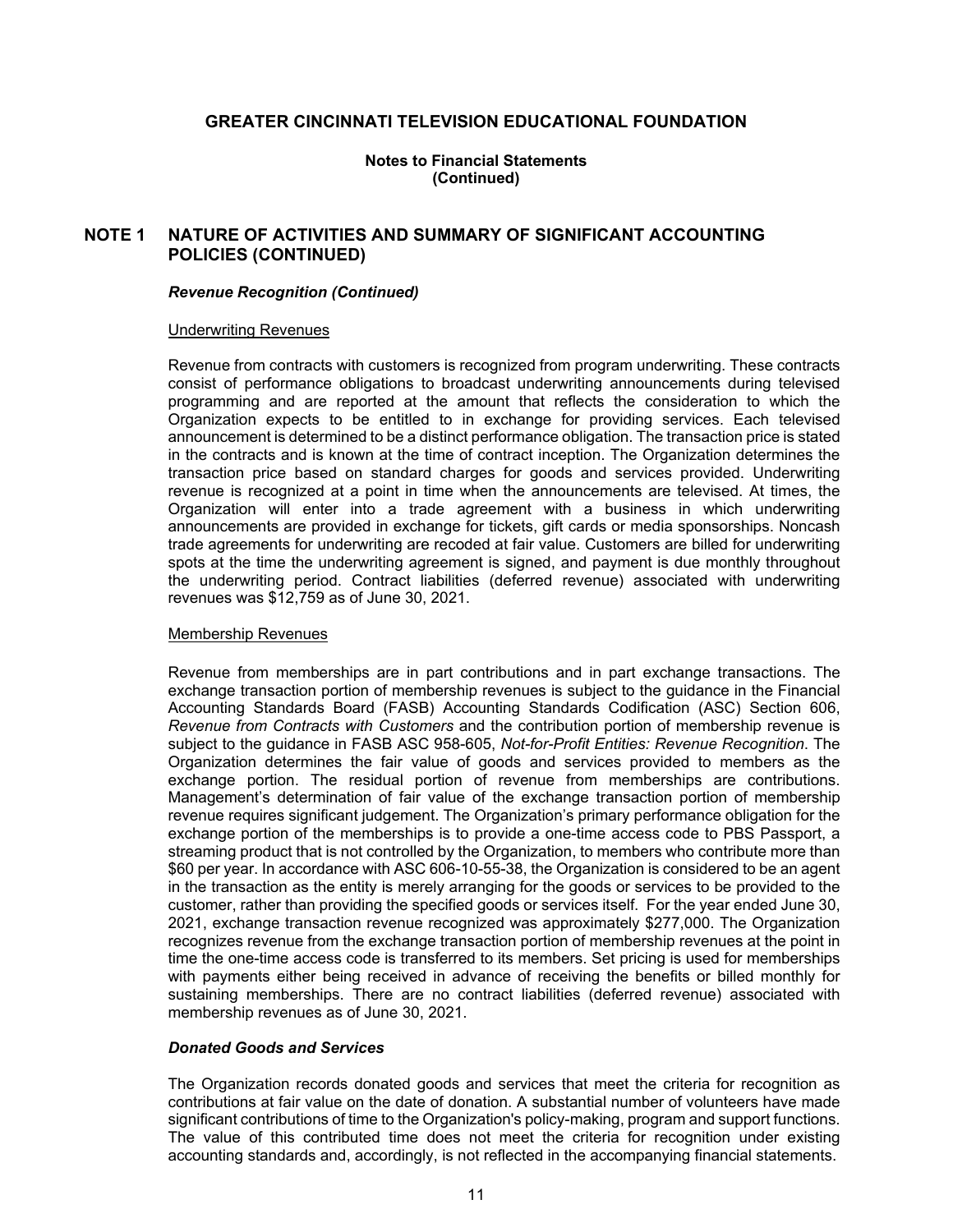#### **Notes to Financial Statements (Continued)**

## **NOTE 1 NATURE OF ACTIVITIES AND SUMMARY OF SIGNIFICANT ACCOUNTING POLICIES (CONTINUED)**

#### *Income Taxes*

The Organization is exempt from income taxes under Section 501(c)(3) of the Internal Revenue Code and a similar provision of Ohio law. However, it is subject to federal income tax on any unrelated business taxable income.

The Organization's IRS Form 990 is subject to review and examination by federal and state authorities. The Organization believes it has appropriate support for any tax positions taken, and therefore, does not have any uncertain income tax positions that are material to the financial statements.

#### *Functional Allocation of Expenses*

The costs of supporting the various programs and other activities have been summarized on a functional basis on the statements of functional expenses. Certain costs have been allocated among the program, management and general, and fundraising categories based on the specific identification and other methods. The most significant allocations are salaries and related expenses, which are allocated based upon time spent by Organization personnel, and occupancy and depreciation, which are allocated based on utilization.

#### *Use of Estimates*

The preparation of financial statements requires management to make estimates and assumptions that affect the reported amounts of assets, liabilities, revenues and expenses and the disclosure of contingent assets and liabilities in the financial statements and accompanying notes. Actual results could differ from those estimates.

#### *Reclassifications*

Certain 2020 figures were reclassified to confirm to the 2021 presentation.

#### *Effect of Adopting New Accounting Standards*

In 2021, the Organization adopted Financial Accounting Standards Board ("FASB") Accounting Standards Update ("ASU") 2014-09, *Revenue from Contracts with Customers.* The standard's core principle is that an organization will recognize revenue when it transfers promised goods or services to customers in an amount that reflects the consideration to which the organization expects to be entitled in exchange for those goods or services. This standard also includes expanded disclosure requirements that result in an entity providing users of financial statements with comprehensive information about the nature, amount, timing and uncertainty of revenue and cash flows arising from the entity's contract with customers. The most significant impact of the adoption of this ASU is expanded disclosures for revenue recognition.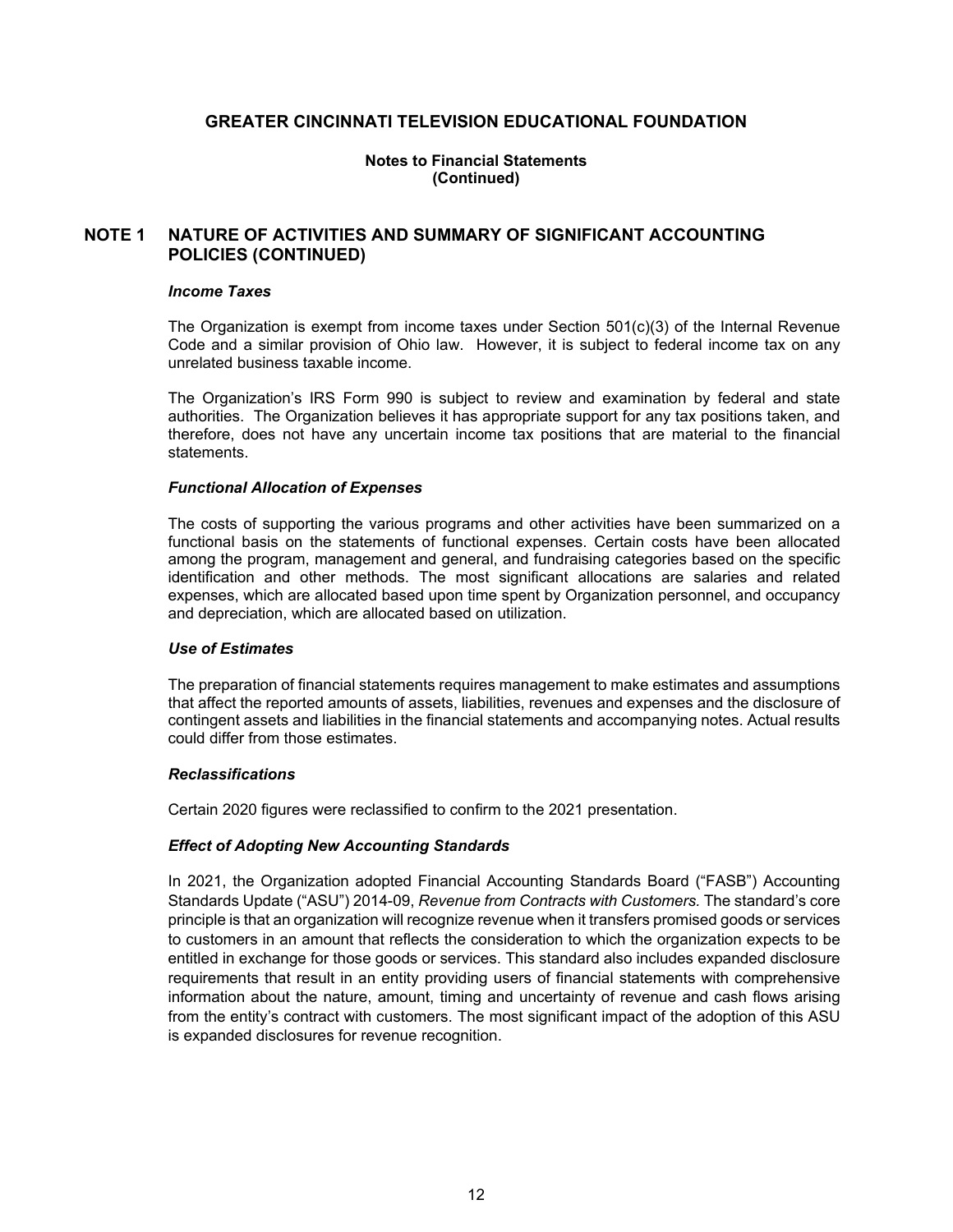## **Notes to Financial Statements (Continued)**

## **NOTE 1 NATURE OF ACTIVITIES AND SUMMARY OF SIGNIFICANT ACCOUNTING POLICIES (CONTINUED)**

#### *Recently Issued Accounting Standards*

In February 2016, the FASB issued ASU 2016-02, *Leases*. The standard requires all leases with terms over 12 months to be capitalized as a right-of-use asset and lease liability on the statement of financial position at the date of lease commencement. Leases will be classified as either finance or operating, which will be relevant for the pattern of expense recognition in the statement of activities. This standard will be effective for the fiscal year ending June 30, 2023.

In September 2020, the FASB issued ASU 2020-07, *Not-for-Profit Entities (Topic 958): Presentation and Disclosure by Not-for-Profit Entities for Contributed Nonfinancial Assets*. This standard increases transparency of contributed nonfinancial assets through enhancements to presentation and disclosure. These include separate presentation in the statement of activities, disaggregation by type, policy and qualitative information about monetization and utilization, description of valuation techniques and inputs used to arrive at a fair value measure, and donorimposed restrictions associated with the contributed nonfinancial assets. This standard will be effective for the Organization's fiscal year ended June 30, 2022.

The Organization is currently in the process of evaluating the impact of adoption of this ASU on the consolidated financial statements.

#### *Subsequent Events*

The Organization has evaluated subsequent events through January 11, 2022, which is the date the financial statements were available to be issued.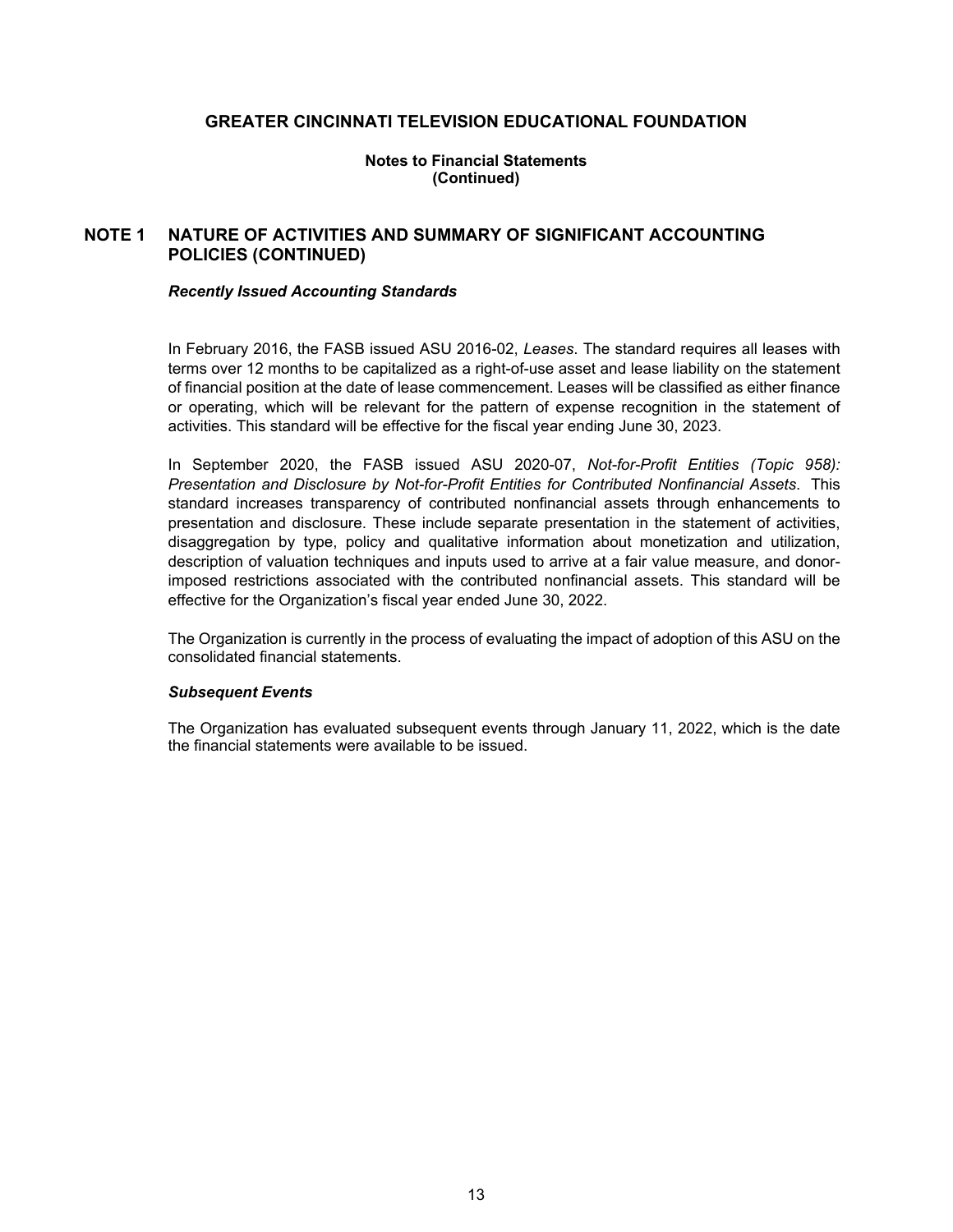#### **Notes to Financial Statements (Continued)**

## **NOTE 2 LIQUIDITY AND AVAILABILITY**

Financial assets available for general expenditure, that is, without donor or other restrictions limiting their use, within one year of June 30, are as follows:

|                                                  | 2021            | 2020          |
|--------------------------------------------------|-----------------|---------------|
| Cash                                             | \$<br>1,481,237 | \$<br>857,560 |
| Accounts receivable, net                         | 238,484         | 246.748       |
| Contributions receivable, net                    | 229,652         | 203,984       |
| Due from related parties                         | 69,236          | 1,052,959     |
| Investments                                      | 3,564,348       | 2,795,337     |
| Beneficial interest in perpetual trusts          | 973.808         | 786,995       |
| Total financial assets                           | 6,556,765       | 5,943,583     |
| Less: endowment funds                            | (3,322,356)     | (2,592,111)   |
| Less: beneficial interest in perpetual trusts    | (973, 808)      | (786, 995)    |
| Less: net assets restricted for capital projects | (6,034)         | (207, 100)    |
| Financial assets available for general           |                 |               |
| expenditures within one year                     | 2,254,567       | 2,357,377     |

The Organization's endowment funds consist of a donor-restricted endowment and a quasiendowment. Income from donor-restricted endowments is restricted for specific purposes and therefore, is not available for general expenditures. As described in Note 11, the Organization's board-designated endowment has a spending rate as approved by the Board of Trustees annually, typically not to exceed 4 percent available within the next 12 months. Although the Organization does not intend to spend from its board-designated endowment other than amounts appropriated for general expenditure as part of its annual budget approval and appropriation process, amounts from its board-designated endowment could be made available if necessary.

As part of the Organization's liquidity management, it has a policy to structure its financial assets to be available as its general expenditures, liabilities, and other obligations come due. In addition, the Organization invests cash in excess of daily requirements in short-term investments. To help manage unanticipated liquidity needs, the Organization has committed lines of credit as described in Note 6.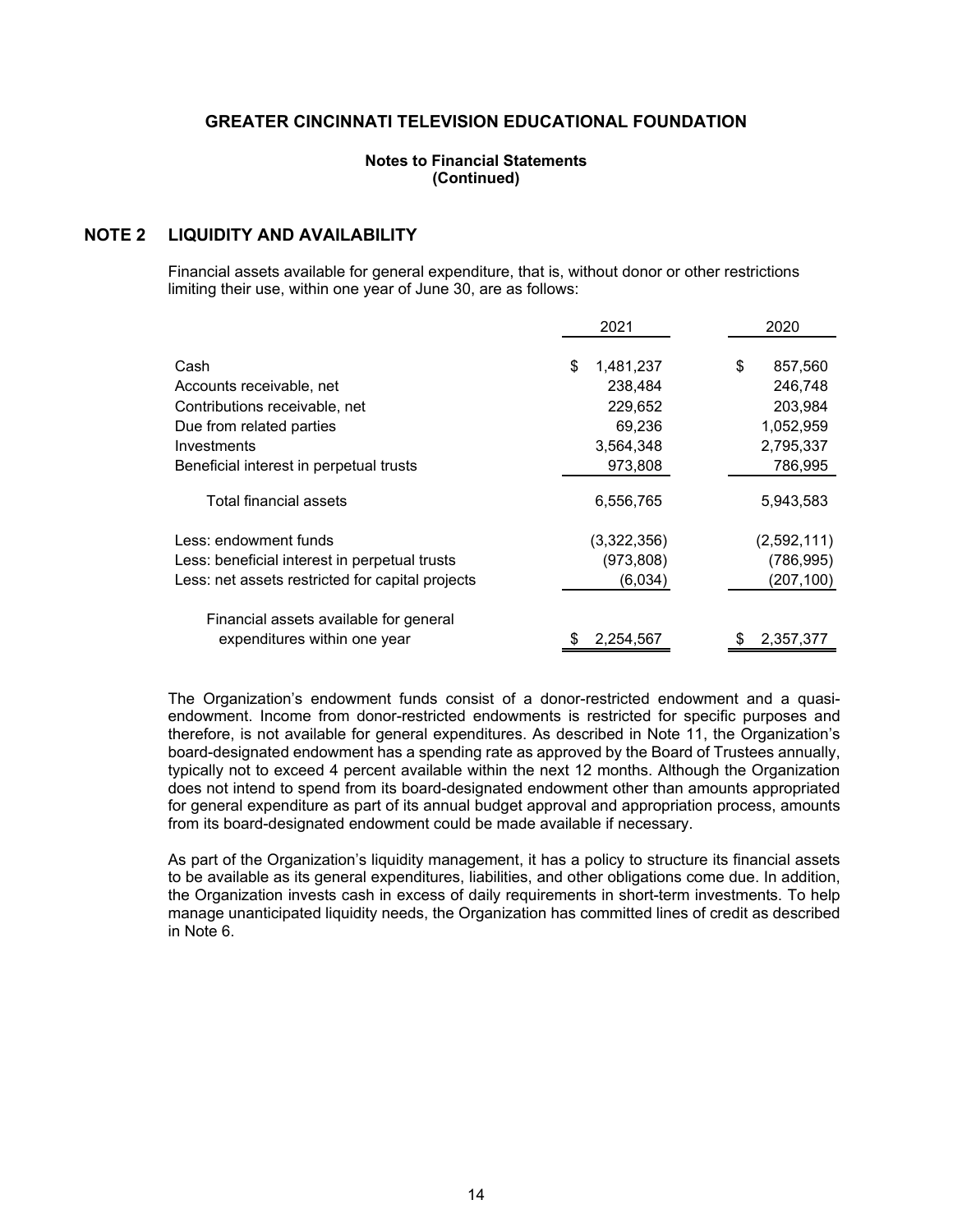#### **Notes to Financial Statements (Continued)**

## **NOTE 3 INVESTMENTS AT FAIR VALUE**

Investments are summarized as follows:

|                           | 2021            | 2020            |
|---------------------------|-----------------|-----------------|
| Level 1                   |                 |                 |
| Equity mutual funds       | 2,891,947<br>\$ | 1,581,525<br>\$ |
| Fixed income mutual funds | 597,368         | 1,108,687       |
| Level 2                   |                 |                 |
| Money market funds        | 75,033          | 105,125         |
|                           | 3,564,348       | 2,795,337       |

#### *Equity and Fixed Income Mutual Funds*

Fair value of equity and fixed income mutual funds is estimated by reference to quoted market prices available in an active market. Equity and fixed income mutual funds are categorized as using Level 1 inputs.

#### *Money Market Funds*

Fair value for money market funds is estimated using the net asset value ("NAV") of shares held at year end. Money market funds are categorized as using Level 2 inputs.

## **NOTE 4 BENEFICIAL INTEREST IN PERPETUAL TRUSTS AT FAIR VALUE**

The Organization is the beneficiary of trusts held and administered by an independent trustee. Under the terms of the trusts, the Organization has an irrevocable right to receive a portion of the income earned on the trust assets in perpetuity, but never receives the assets held in trust. The Organization's beneficial interest in perpetual trust is recorded at fair value using level 3 unobservable inputs.

The following table is a reconciliation of all assets measured at fair value on a recurring basis using significant unobservable inputs (Level 3) at June 30:

| Balance at June 30, 2019 | 796.937 |
|--------------------------|---------|
| Change in value          | (9,942) |
| Balance at June 30, 2020 | 786.995 |
| Change in value          | 186,813 |
| Balance at June 30, 2021 | 973,808 |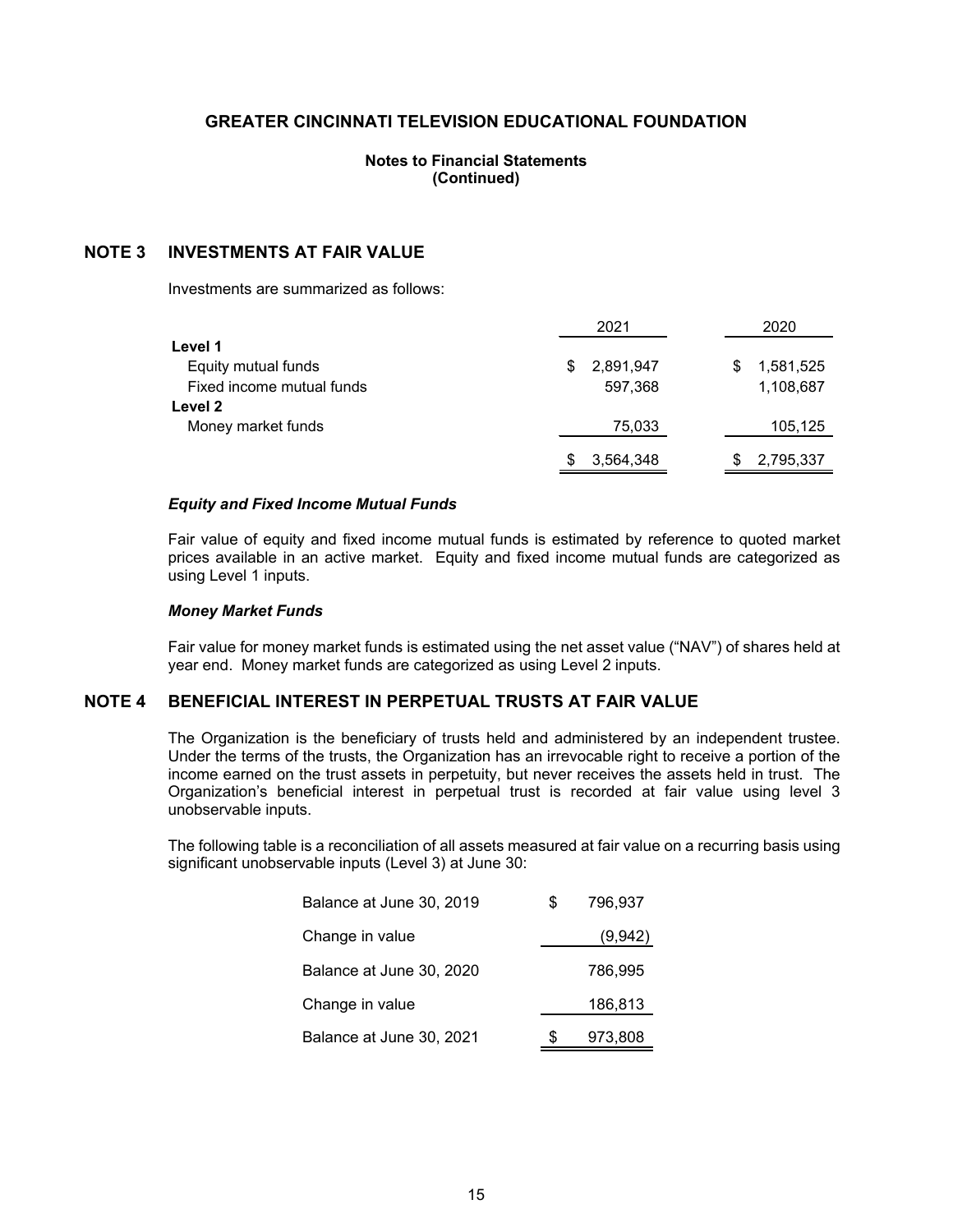#### **Notes to Financial Statements (Continued)**

## **NOTE 5 PROPERTY AND EQUIPMENT**

Property and equipment consisted of the following at June 30:

|                                            | 2021           | 2020         |
|--------------------------------------------|----------------|--------------|
| Technical equipment                        | 6,160,725<br>S | 6,564,300    |
| Tower, antenna, and transmitting equipment | 5,866,720      | 5,072,431    |
| <b>Buildings and improvements</b>          | 5,975,276      | 5,881,185    |
| Furniture, fixtures, and office equipment  | 1,217,079      | 1,265,784    |
| Vehicles                                   | 58,485         | 58,485       |
| Construction in progress                   |                |              |
| Less accumulated depreciation              | (15,452,333)   | (16,272,233) |
|                                            | 3,825,952<br>S | 2,569,952    |

The Organization has received funds through grants from agencies of the federal government for the purpose of acquiring property and equipment. The Federal Government has a ten-year interest in assets purchased with federal funds commencing at the date of the completion of a specific project. The following summarizes information related to the Organization's property and equipment subject to Federal Government interest as of June 30, 2021:

|                     |                  |     |          | <b>Expiration of</b> |
|---------------------|------------------|-----|----------|----------------------|
|                     |                  |     | Federal  | Federal              |
|                     | Cost<br>Interest |     | Interest |                      |
| Technical equipment | 554.850          | \$. | 277.425  | 10/1/2021            |

## **NOTE 6 LINE OF CREDIT**

.

CET has a demand line of credit with Merrill Lynch, Bank of America Corporation. The maximum draw available on this credit facility is based on the value of collateralized investments held at the Bank which totaled \$3,322,356 and \$2,592,111 at June 30, 2021 and 2020, respectively. The maximum credit available on this facility totaled \$1,825,006 and \$1,527,742 at June 30, 2021 and 2020, respectively. Interest is charged on amounts borrowed against the line at the one-month LIBOR rate (0.07% and 0.18% at June 30, 2021 and 2020, respectively) plus 0.95% and 0.95% at June 30, 2021 and 2020, respectively. There was no outstanding balance at June 30, 2021 and 2020.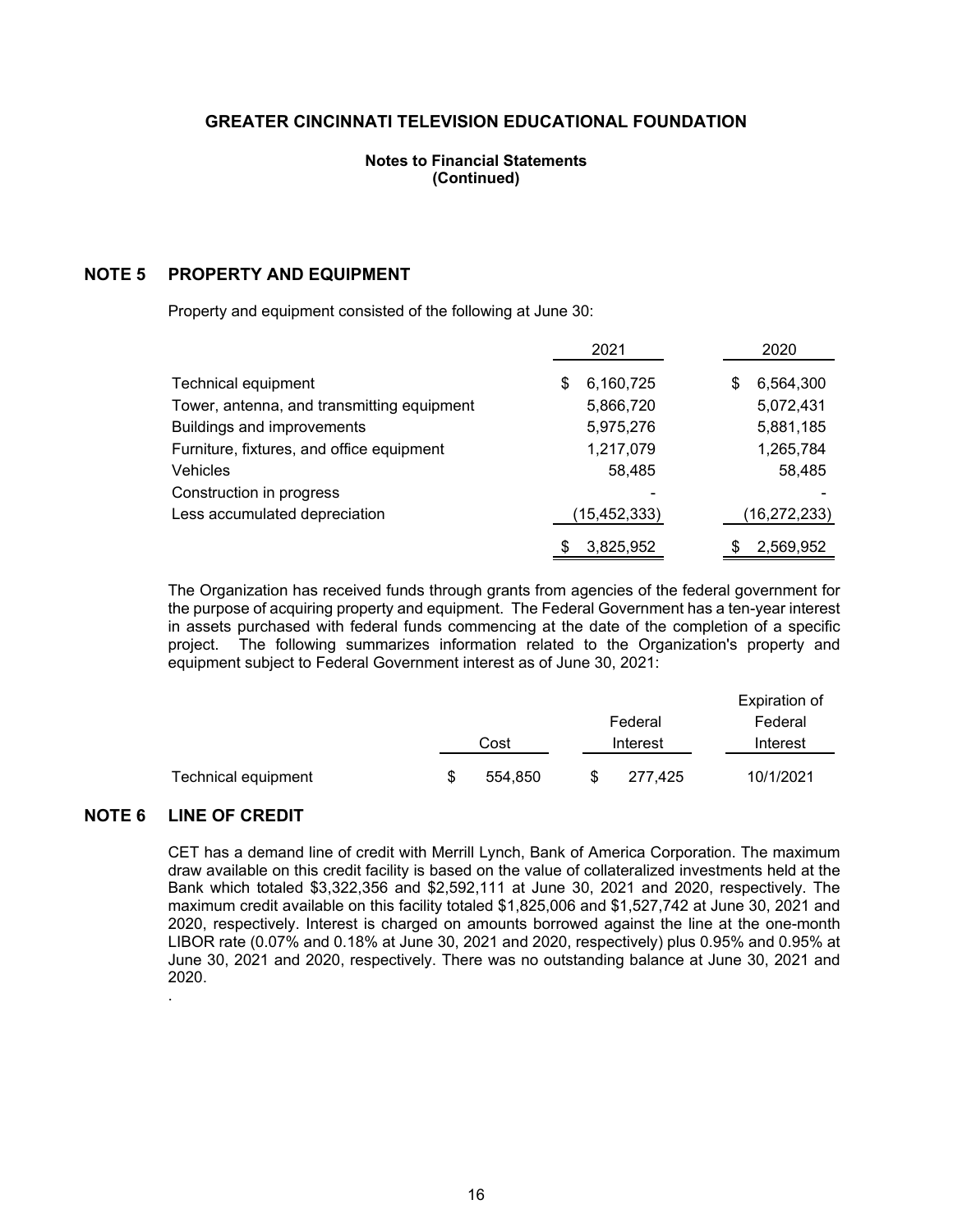#### **Notes to Financial Statements (Continued)**

## **NOTE 7 PAYCHECK PROTECTION PROGRAM (PPP) LOAN**

On April 8, 2020, the Organization qualified for and received a loan pursuant to the Paycheck Protection Program (the "Program"), a program implemented by the U.S. Small Business Administration under the Coronavirus Aid, Relief, and Economic Security's Act, from a qualified lender (the "PPP Lender"), for an aggregate principal amount of \$428,200 (the "PPP Loan"). The PPP Loan bore interest at a fixed rate of 1.00% per annum, with the first six months of interest deferred, has a term of two years, and were unsecured and guaranteed by the U.S. Small Business Administration. The principal amount of the PPP Loan was subject to forgiveness under the Program upon the Organization's request to the extent that the PPP Loan proceeds are used to pay expenses permitted by the Program, including payroll costs, covered rent and mortgage obligations, and covered utility payments incurred by the Organization. On April 28, 2021, the Organization received notification from the bank that the loans were fully forgiven and used in accordance with the Program requirements. Accordingly, the full amount was recognized as forgiveness of PPP loan revenue in 2021.

## **NOTE 8 NET ASSETS WITH DONOR RESTRICTIONS**

Net assets with donor restrictions are available for the following purposes at June 30:

|                                 | 2021 |           | 2020            |  |
|---------------------------------|------|-----------|-----------------|--|
| Restricted as to period of use: |      |           |                 |  |
| Operating support               | \$   | 458,558   | \$              |  |
| Time restrictions               |      | 69,834    | 73,510          |  |
| Restricted as to purpose:       |      |           |                 |  |
| Capital projects                |      | 6,034     | 207,100         |  |
| Programming activities          |      | 10,000    | 10,000          |  |
| Education and training          |      | 2,000     | 2,000           |  |
| Beneficial interest in trust    |      | 973,808   | 786,995         |  |
| Donor-restricted endowments     |      | 188,720   | 188,720         |  |
|                                 |      | 1,708,954 | \$<br>1,268,325 |  |

#### **NOTE 9 RETIREMENT PLANS**

#### *Defined Contribution Retirement Plan*

CET sponsors a defined contribution retirement plan under the provisions of Internal Revenue Code Section 403(b) covering substantially all employees. Contributions to the plan during the years ended June 30, 2021 and 2020 were \$42,914 and \$35,780, respectively.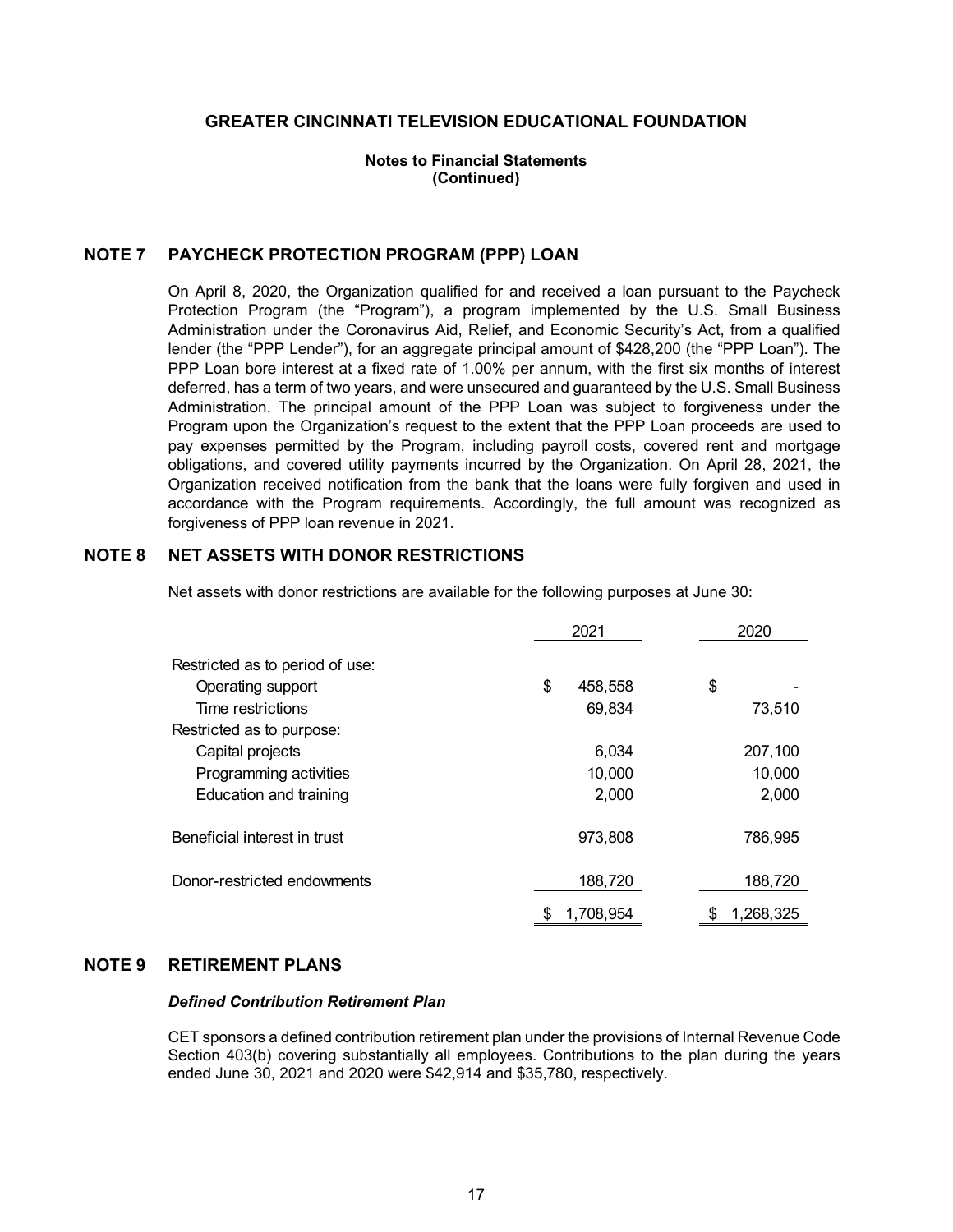#### **Notes to Financial Statements (Continued)**

## **NOTE 9 RETIREMENT PLANS (CONTINUED)**

#### *Defined Benefit Retirement*

CET has a noncontributory defined benefit pension plan covering all employees who meet certain eligibility requirements. Benefits are based upon years of service and the employee's compensation. CET's funding policy is to make the minimum annual contribution that is required by applicable regulations, plus any amounts the Organization determines to be appropriate from time to time. The plan was amended to freeze benefit accruals effective May 1, 2009 and no new participants were eligible to enter the plan at that time.

During 2021, the plan was terminated, and all plan liabilities were settled by June 30, 2021 through lump sum pay outs and purchase of annuities. These settlements have been recorded in the changes in benefits and plan obligations for the year ended June 30, 2021. In addition, a settlement gain has been recorded as a component of net periodic benefit cost recognized in the statement of activities for the year ended June 30, 2021.

The following table presents the changes in benefit obligations and changes in plan assets for the years ended June 30:

|                                              | 2021            | 2020 |            |
|----------------------------------------------|-----------------|------|------------|
| <b>Changes in benefit obligation:</b>        |                 |      |            |
| Benefit obligation, beginning of year        | \$<br>6,955,542 | \$   | 6,469,056  |
| Interest cost                                | 218,409         |      | 203,133    |
| Actuarial gain (loss)                        | (210, 617)      |      | 558,464    |
| Settlement                                   | (6,680,577)     |      |            |
| Benefits paid                                | (282,757)       |      | (275, 111) |
| Benefit obligation, end of year              |                 |      | 6,955,542  |
| Changes in plan assets:                      |                 |      |            |
| Fair value of plan assets, beginning of year | 5,701,619<br>\$ | \$   | 5,701,133  |
| Actual return on plan assets                 | 1,016,715       |      | 200,597    |
| Settlement                                   | (6,680,577)     |      |            |
| <b>Employer contributions</b>                | 245,000         |      | 75,000     |
| Benefits paid                                | (282, 757)      |      | (275, 111) |
| Fair value of plan assets, end of year       |                 |      | 5,701,619  |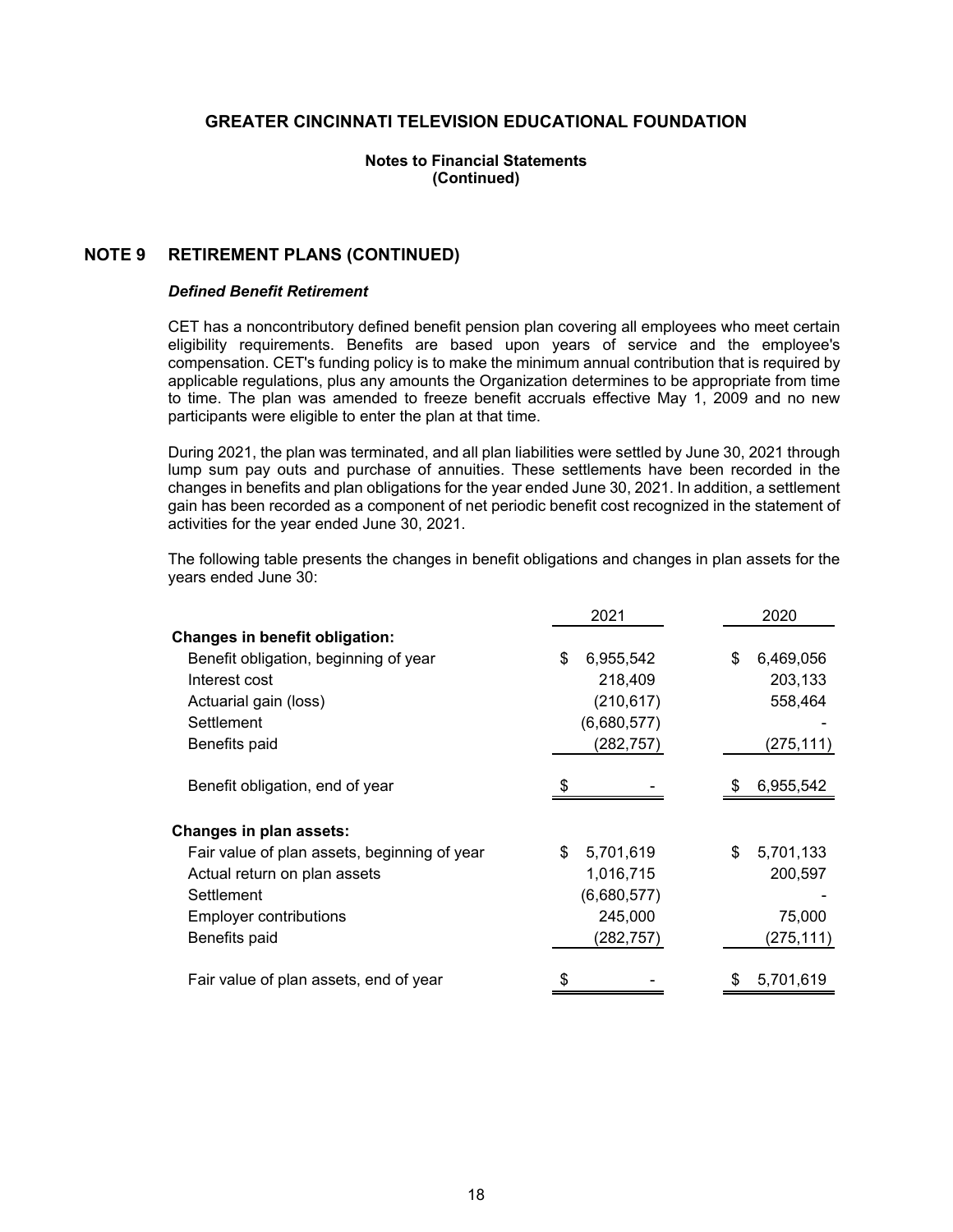#### **Notes to Financial Statements (Continued)**

## **NOTE 9 RETIREMENT PLANS (CONTINUED)**

The funded status and amounts recognized in the Organization's statements of financial position at June 30 were as follows:

|                                                           |   | 2021 |   |                        |
|-----------------------------------------------------------|---|------|---|------------------------|
| Projected benefit obligation<br>Fair value of plan assets | S |      | S | 6,955,542<br>5,701,619 |
| Accrued pension benefit obligation                        | S | -    |   | 1,253,923              |

Significant assumptions used in accounting for the pension plan as of June 30 were as follows:

|                                             | 2021 | 2020  |
|---------------------------------------------|------|-------|
|                                             |      |       |
| Discount rate for benefit obligation        | N/A  | 2.31% |
| Discount rate for net periodic benefit cost | N/A  | 3.23% |
| Expected return on plan assets              | N/A  | 5.12% |

The components of net periodic benefit cost (credit) recognized in the statements of activities and changes in net assets for the years ended June 30 were as follows:

| 2021                               |                 | 2020         |
|------------------------------------|-----------------|--------------|
| Interest cost                      | 218,409<br>S    | 203,133<br>S |
| Actual return on plan assets       | (1,016,715)     | (286, 511)   |
| Amortization of net actuarial loss | -               | 97,494       |
|                                    | (798, 306)<br>S | 14,116<br>S  |

#### *Plan assets*

The Organization has investment guidelines for plan assets. The overall objective of the guidelines is to ensure the plan assets provide capital growth over an extended period of time, while also considering market risks and ensuring that the portfolio income and liquidity are appropriate to meet the plan benefit payments and other expenses. The plan investments are required to be diversified by asset class and within each asset class, in order to ensure that no single investment will have a disproportionate impact on the total portfolio. The plan asset allocation is reviewed each year with current market assumptions to ensure the asset mix will achieve the long-term goals of the plan. The plans target allocation is 70% equity securities and 30% debt securities, with an acceptable range of 35% to 85% for equity securities and a range of 15% to 65% for debt securities.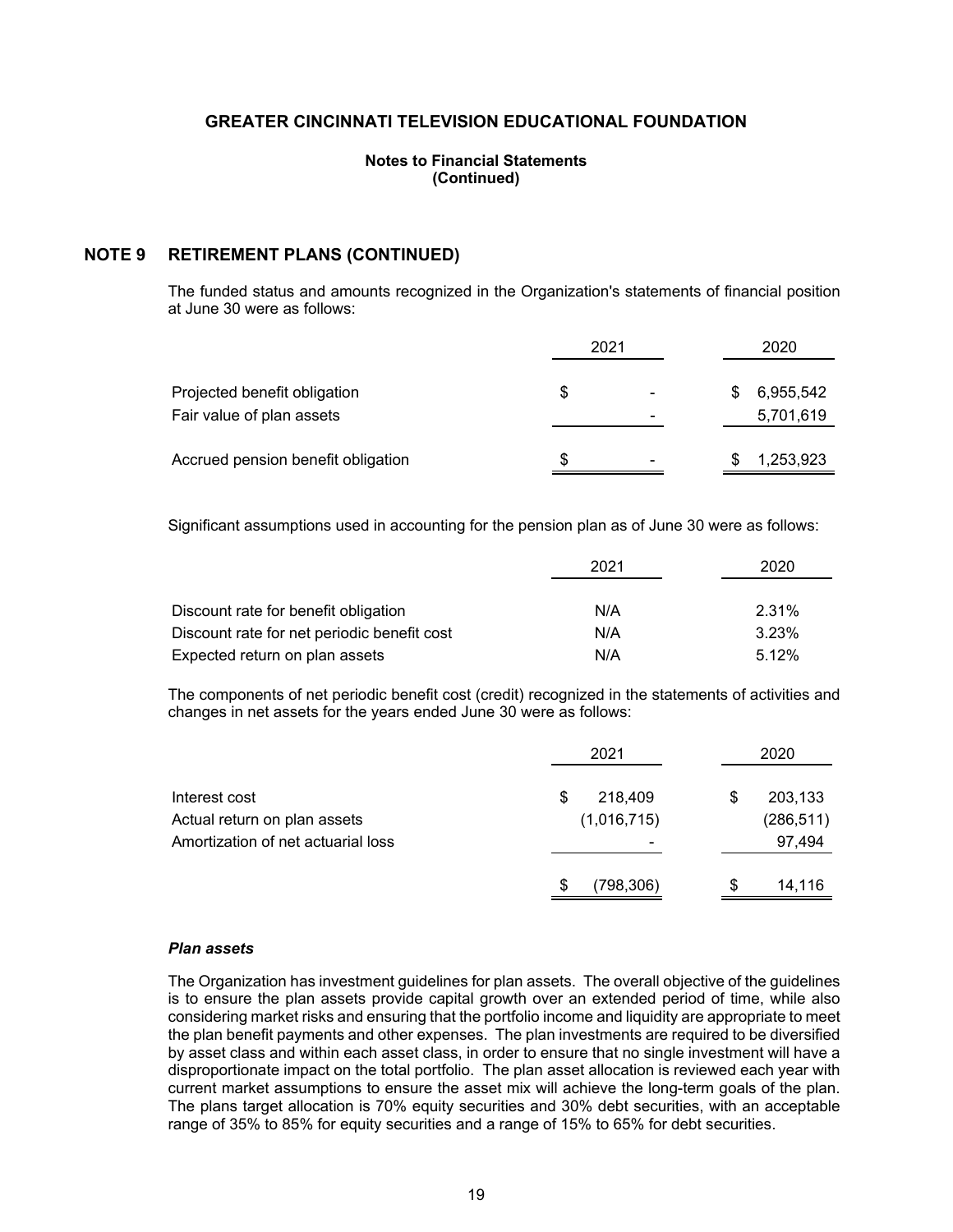#### **Notes to Financial Statements (Continued)**

## **NOTE 9 RETIREMENT PLANS (CONTINUED)**

The following table sets forth by level within the fair value hierarchy, the Plan's assets at fair value as of June 30:

|                           | 2021 |   |    | 2020      |
|---------------------------|------|---|----|-----------|
| Level 1                   |      |   |    |           |
| Equity mutual funds       |      | ٠ | \$ | 4,060,097 |
| Fixed income mutual funds |      | ٠ |    | 1,387,908 |
| Level 2                   |      |   |    |           |
| Money market funds        |      | - |    | 253,614   |
|                           |      |   |    |           |
|                           | \$   | ۰ | S  | 5,701,619 |

#### *Equity and Fixed Income Mutual Funds*

Fair value of equity and fixed income mutual funds is estimated by reference to quoted market prices available in an active market. Equity and fixed income mutual funds are categorized as using Level 1 inputs.

#### *Money Market Funds*

Fair value for money market funds is estimated using the net asset value ("NAV") of shares held at year end. Money market funds are categorized as using Level 2 inputs.

## **NOTE 10 RENTAL INCOME**

CET leases office space and equipment to Cincinnati Public Radio under a non-cancelable operating lease agreement that expires in October 2022. Rental income under this lease was \$247,909 and \$250,546 for the years ended June 30, 2021 and 2020, respectively.

Future annual minimum lease receipts at June 30, 2021 are as follows:

| 2022 | \$<br>94,881  |
|------|---------------|
| 2023 | 6,853         |
|      |               |
|      | \$<br>101,734 |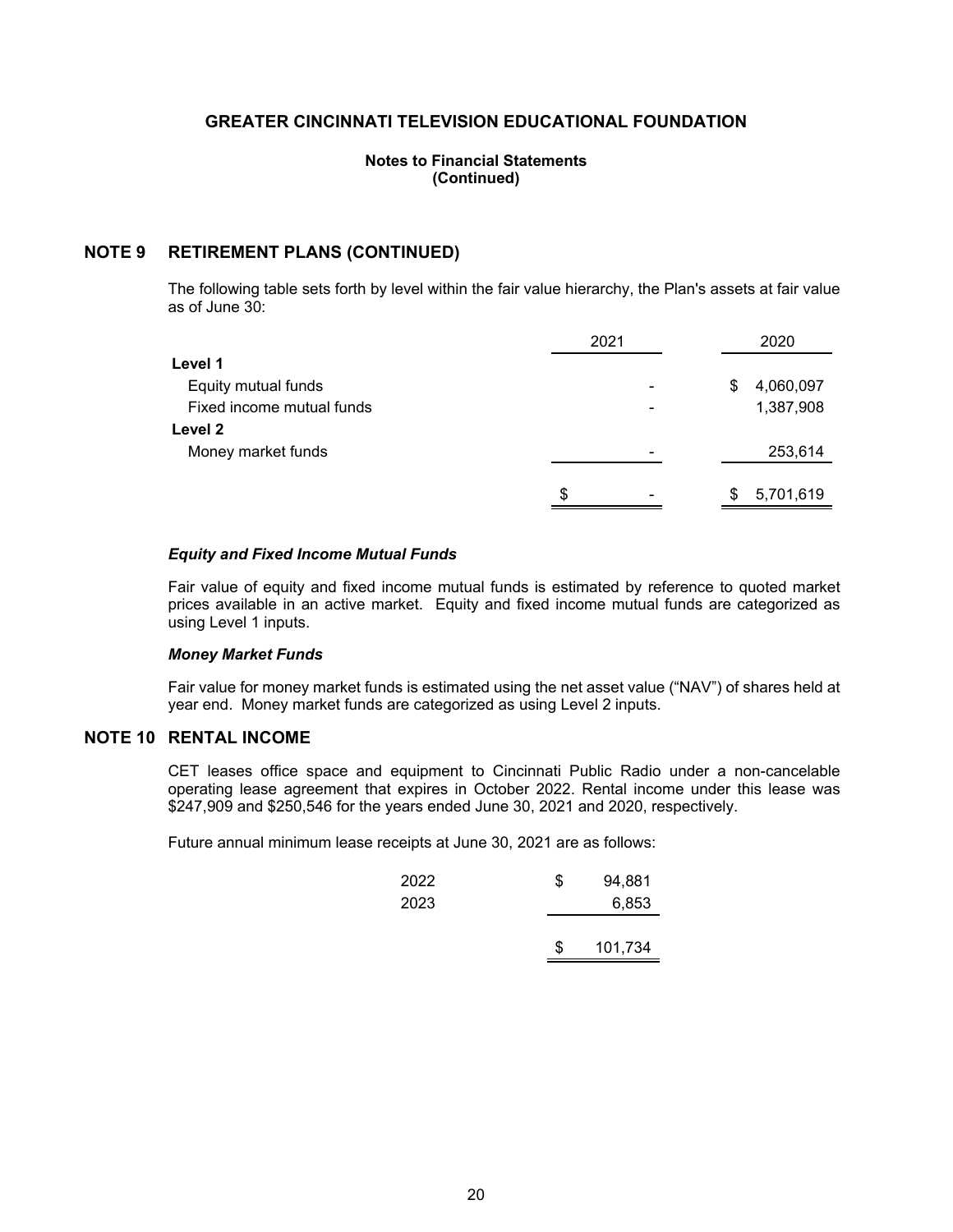#### **Notes to Financial Statements (Continued)**

## **NOTE 11 ENDOWMENT**

The Organization's endowment consists of a board-designated and donor-restricted endowment fund established to support general operations. As required by generally accepted accounting principles, net assets associated with endowment funds are classified and reported based on the existence or absence of donor-imposed restrictions.

#### *Interpretation of Relevant Law*

The Board of Trustees of the Organization has interpreted the Uniform Prudent Management of Institutional Funds Act (UPMIFA) as requiring the preservation of the fair value of the original gift as of the gift date of the donor-restricted endowment fund absent explicit donor stipulations to the contrary. As a result of this interpretation, the Organization classifies as original corpus (a) the original value of gifts donated to the donor-restricted endowment and (b) the original value of subsequent gifts to the donor-restricted endowment. The remaining portion of the donor-restricted endowment fund that is not classified in original corpus is classified as accumulated earnings.

Changes in the endowment net assets for the years ended June 30, 2021 and 2020 are as follows:

|                                                          |                      | Donor-Restricted |                     |          |         |                    |
|----------------------------------------------------------|----------------------|------------------|---------------------|----------|---------|--------------------|
|                                                          | Board                |                  | Accumulated         | Original |         |                    |
|                                                          | Designated           | Earnings         |                     | Corpus   |         | Total              |
| Endowment net assets - 6/30/19                           | \$<br>2.373.179      | \$               |                     | \$       | 188,720 | \$<br>2,561,899    |
| Investment return, net<br>Appropriations for expenditure | 32,190<br>(1,978)    |                  | 2,344<br>(2, 344)   |          |         | 34,534<br>(4, 322) |
| Endowment net assets - 6/30/20                           | 2,403,391            |                  |                     |          | 188,720 | 2,592,111          |
| Investment return, net<br>Appropriations for expenditure | 770.033<br>(39, 788) |                  | 43.740<br>(43, 740) |          |         | 813,773            |
|                                                          |                      |                  |                     |          |         | (83, 528)          |
| Endowment net assets - 6/30/21                           | \$<br>3,133,636      | \$               |                     | \$       | 188,720 | \$<br>3,322,356    |

#### *Investment Policy*

Endowment assets include those assets of donor-restricted funds that the organization must hold in perpetuity. Under this policy, the primary objective is to provide for preservation of capital with an emphasis on long-term growth without undue exposure to risk. The return objective is to achieve a total return, net of fees, in excess of spending and inflation greater than the consumer price index plus 4%. To satisfy its long-term rate-of-return objectives, the Organization relies on a total return strategy in which investment returns are achieved through both capital appreciation (realized and unrealized) and current yield (interest and dividends). The Organization targets a diversified asset allocation that places a greater emphasis on equity-based investments to achieve its long-term return objectives within prudent risk constraints.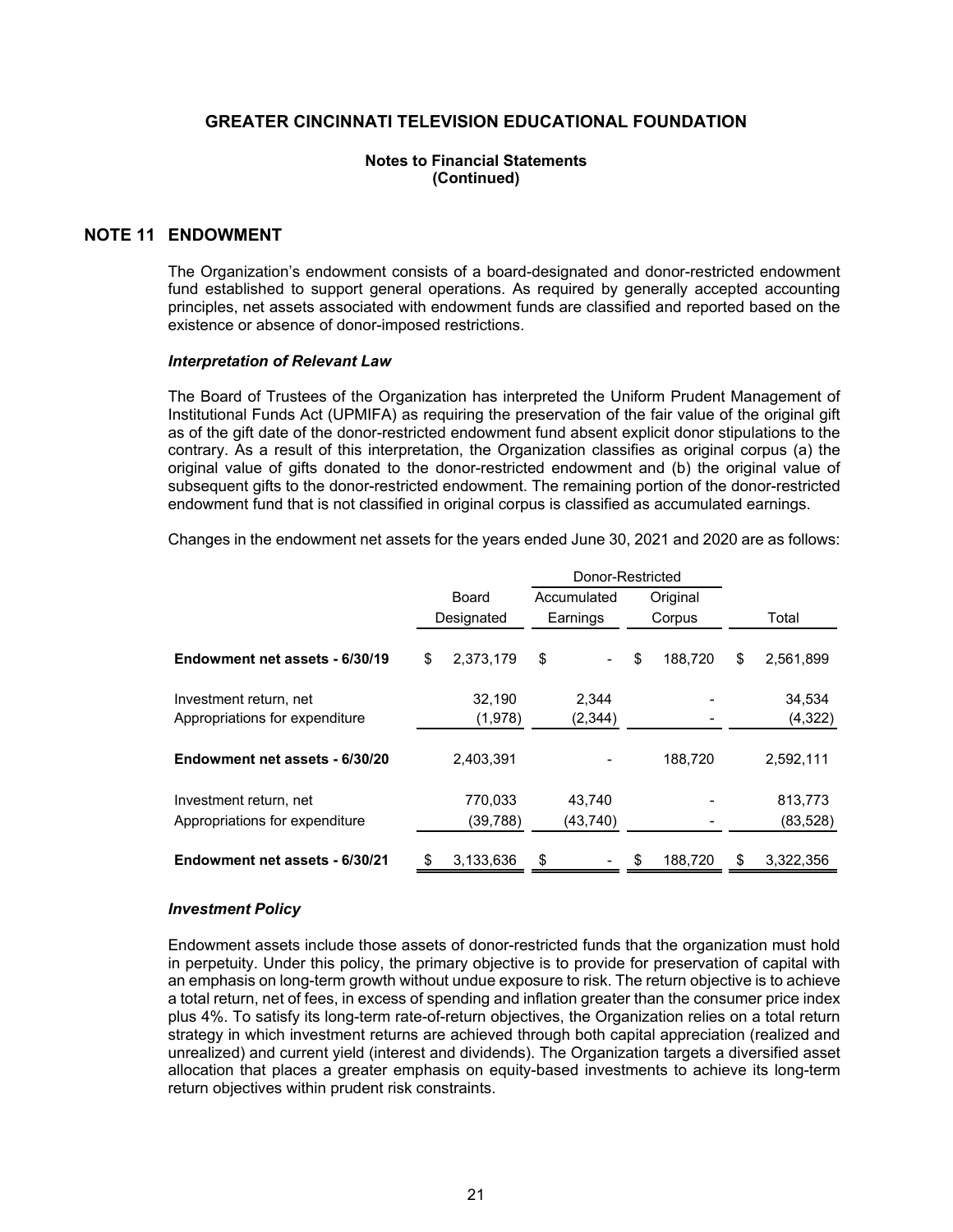#### **Notes to Financial Statements (Continued)**

## **NOTE 11 ENDOWMENT (CONTINUED)**

#### *Spending Policy*

The Organization's current spending policy is to transfer all investment return from the donorrestricted endowment fund into the board-designated endowment fund, as stipulated by the donor at the time of the gift. The spending rate is approved by the Board of Trustees annually, typically not to exceed 4 percent, and is available for general expenditures within the next 12 months.

## **NOTE 12 SIGNIFICANT CONCENTRATIONS**

The Corporation for Public Broadcasting (CPB) is a major source of funding for the Organization. The Organization received \$1,624,545 and \$1,225,059 from CPB, representing approximately 18% and 13% of total revenue and support for 2021 and 2020, respectively.

## **NOTE 13 RELATED PARTY TRANSACTIONS**

Public Media Connect (PMC) is the sole member of the Organization, Greater Dayton Public Television (GDPT) and Southwestern Ohio Instructional Technology Association (SOITA).

The Organization has an employee sharing arrangement with GDPT which provides for the allocation of salaries and benefits between the Organization and GDPT. For the years ended June 30, 2021 and 2020, \$379,373 and \$456,769 was the net amount paid by the Organization for salaries and benefits on behalf of GDPT, respectively. Additionally, GDPT transferred \$1,469,832 of technical and transmitting equipment to the Organization during 2021, which was to be reimbursed by the Organization. The net amount due (to) from GDPT for these allocations and transfers as of June 30, 2021 and 2020 was (\$327,422) and \$984,723, respectively, and is included in due (to) from related party on the statement of financial position. The allocation of costs is based upon management's estimate of resources used.

Additionally, the Organization will occasionally transfer funds to or receive funds from PMC to cover certain operating expenses. During 2021 and 2020, PMC transferred \$283,216 and \$52,380 to the Organization, respectively. These amounts are included in memberships and other contributions on the statement of activities. As of June 30, 2021 and 2020, PMC owed the Organization a net amount of \$68,236. These amounts are recognized as due from related party on the statement of financial position.

Additionally, the Organization will occasionally reimburse SOITA for shared expenses. The net amount due (to) from SOITA as of June 30, 2021 and 2020 was \$1,000 and (\$33,034), respectively. These amounts are recognized as due (to) from related party on the statement of financial position.

#### **NOTE 14 RISKS AND UNCERTAINTIES**

The Organization's investments consist of common stocks, U.S Government and fixed income securities and mutual funds. Investment securities are exposed to various risks, such as credit, market and interest rate. Due to the level of uncertainty related to changes in interest rates, market volatility and credit risks, it is at least reasonably possible that changes in these risks could materially affect the fair value of the investments reported in the statement of financial position at June 30, 2021. However, the diversification of the Organization's investments among various asset classes should mitigate the impact of any adverse changes on any one asset class. Investments are managed by the Board of Trustees with advice and assistance from investment professionals.